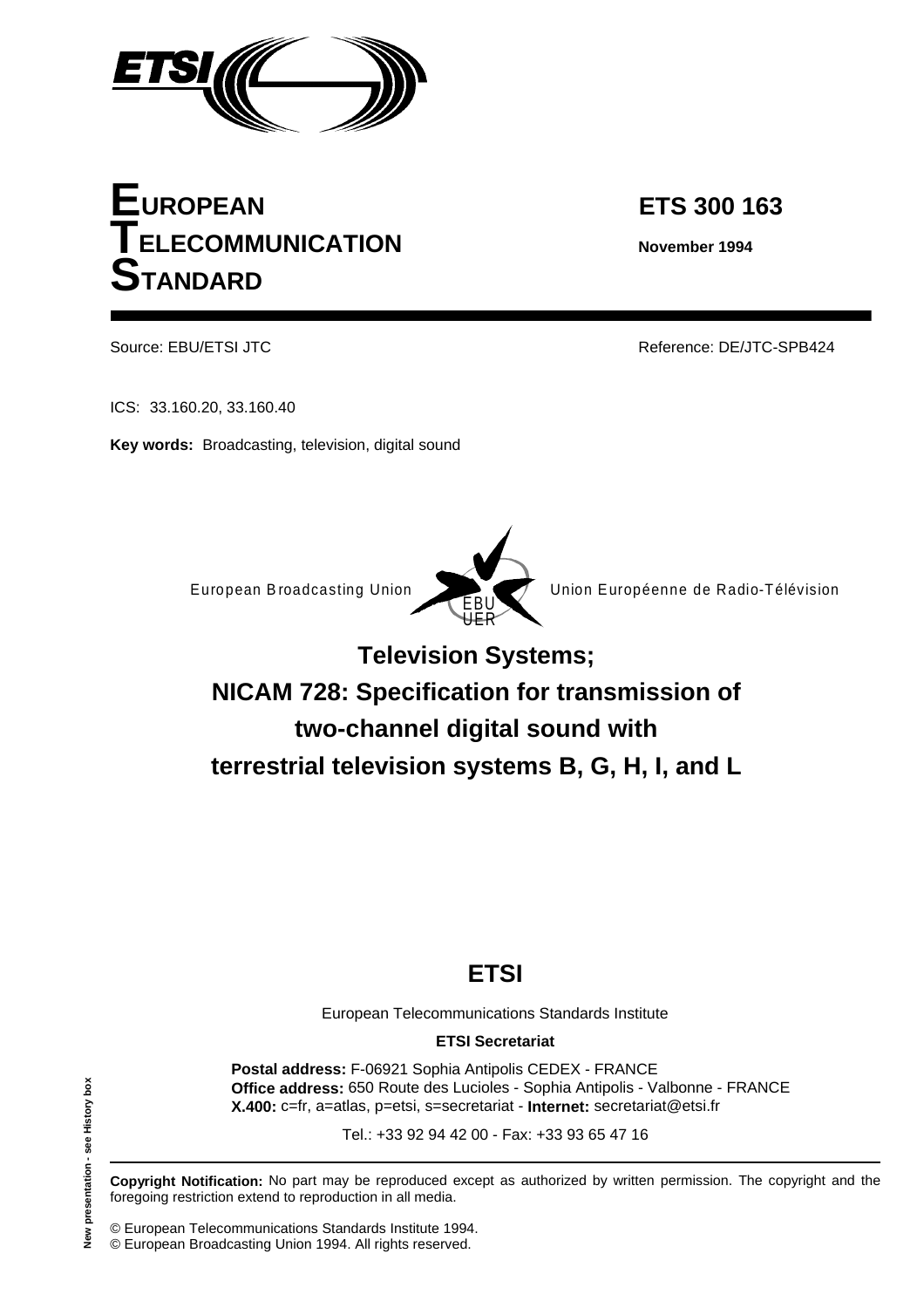**Page 2 ETS 300 163: November 1994**

Whilst every care has been taken in the preparation and publication of this document, errors in content, typographical or otherwise, may occur. If you have comments concerning its accuracy, please write to "ETSI Editing and Committee Support Dept." at the address shown on the title page.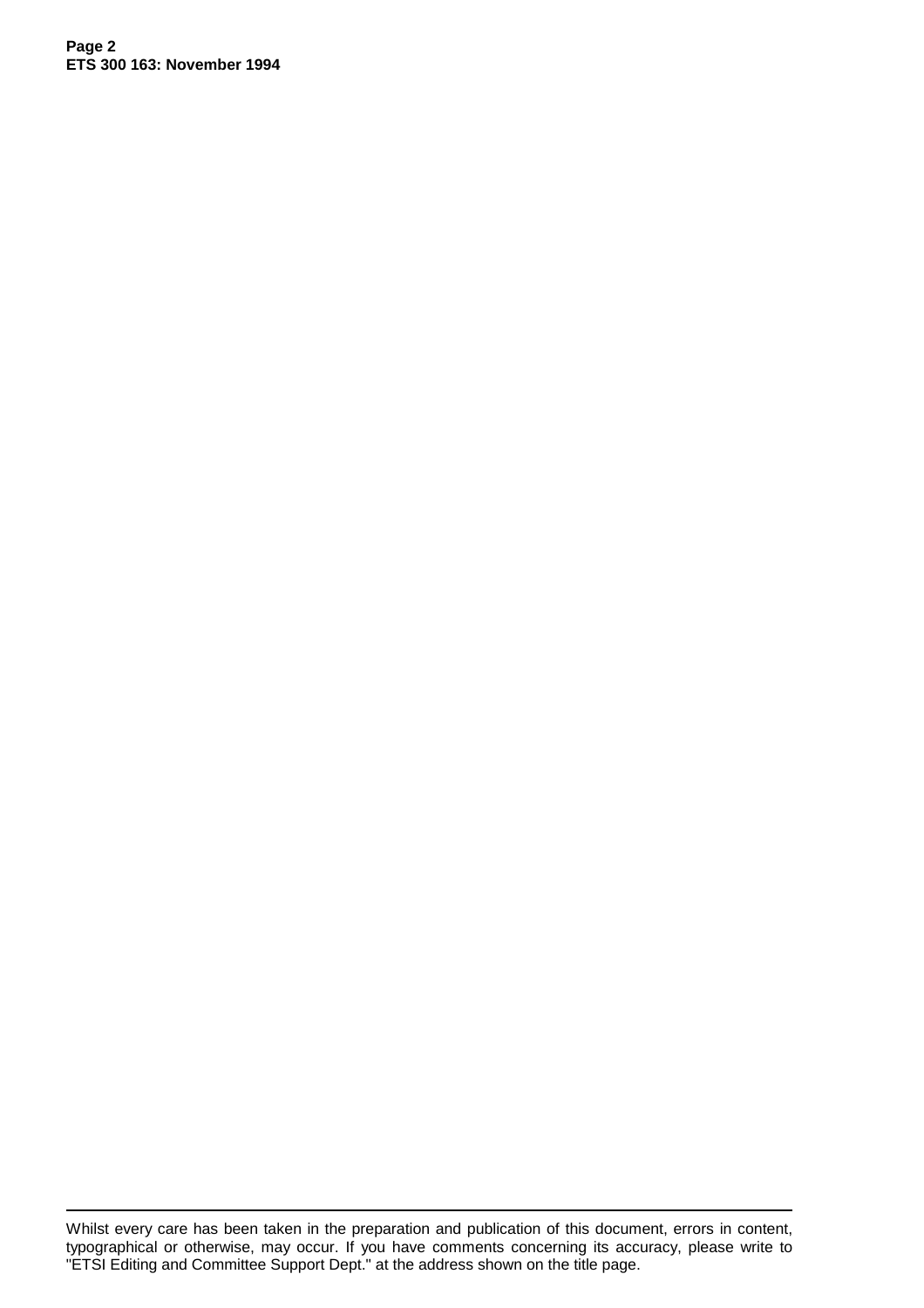## **Contents**

| 1 |                        |       |         |                                                                          |  |
|---|------------------------|-------|---------|--------------------------------------------------------------------------|--|
| 2 |                        |       |         |                                                                          |  |
| 3 |                        |       |         |                                                                          |  |
| 4 |                        |       |         |                                                                          |  |
|   | 4.1                    |       |         |                                                                          |  |
|   |                        | 4.1.1 |         |                                                                          |  |
|   |                        | 4.1.2 |         |                                                                          |  |
|   |                        | 4.1.3 |         |                                                                          |  |
|   | 4.2                    |       |         |                                                                          |  |
|   |                        | 4.2.1 |         |                                                                          |  |
|   |                        | 4.2.2 |         |                                                                          |  |
|   |                        |       | 4.2.2.1 |                                                                          |  |
|   |                        |       | 4.2.2.2 |                                                                          |  |
|   |                        |       | 4.2.2.3 |                                                                          |  |
|   |                        | 4.2.3 |         |                                                                          |  |
|   |                        | 4.2.4 |         |                                                                          |  |
|   |                        | 4.2.5 |         |                                                                          |  |
|   |                        |       | 4.2.5.1 | Digitisation and near-instantaneous companding 12                        |  |
|   |                        |       | 4.2.5.2 |                                                                          |  |
|   |                        |       | 4.2.5.3 |                                                                          |  |
|   |                        |       | 4.2.5.4 |                                                                          |  |
|   |                        |       | 4.2.5.5 | Scale-factor signalling-in-parity for sound signals  14                  |  |
|   |                        |       |         |                                                                          |  |
| 5 |                        |       |         |                                                                          |  |
|   | 5.1                    |       |         |                                                                          |  |
|   |                        | 5.1.1 |         |                                                                          |  |
|   |                        | 5.1.2 |         |                                                                          |  |
|   |                        | 5.1.3 |         | Power ratio between peak vision carrier and analogue sound carrier 15    |  |
|   |                        |       | 5.1.3.1 |                                                                          |  |
|   |                        |       | 5.1.3.2 |                                                                          |  |
|   |                        |       | 5.1.3.3 |                                                                          |  |
|   | 5.2                    |       |         |                                                                          |  |
|   |                        | 5.2.1 |         |                                                                          |  |
|   |                        | 5.2.2 |         |                                                                          |  |
|   |                        | 5.2.3 |         |                                                                          |  |
|   |                        |       | 5.2.3.1 |                                                                          |  |
|   |                        |       | 5.2.3.2 |                                                                          |  |
|   |                        | 5.2.4 |         |                                                                          |  |
|   |                        | 5.2.5 |         |                                                                          |  |
|   |                        |       | 5.2.5.1 |                                                                          |  |
|   |                        |       | 5.2.5.2 |                                                                          |  |
|   |                        | 5.2.6 |         | Transmitted spectrum and differential group delay time for systems B, G, |  |
|   | 5.3                    |       |         |                                                                          |  |
|   |                        | 5.3.1 |         |                                                                          |  |
|   |                        | 5.3.2 |         |                                                                          |  |
|   |                        |       |         |                                                                          |  |
|   | Annex A (informative): |       |         |                                                                          |  |
|   |                        |       |         |                                                                          |  |
|   |                        |       |         |                                                                          |  |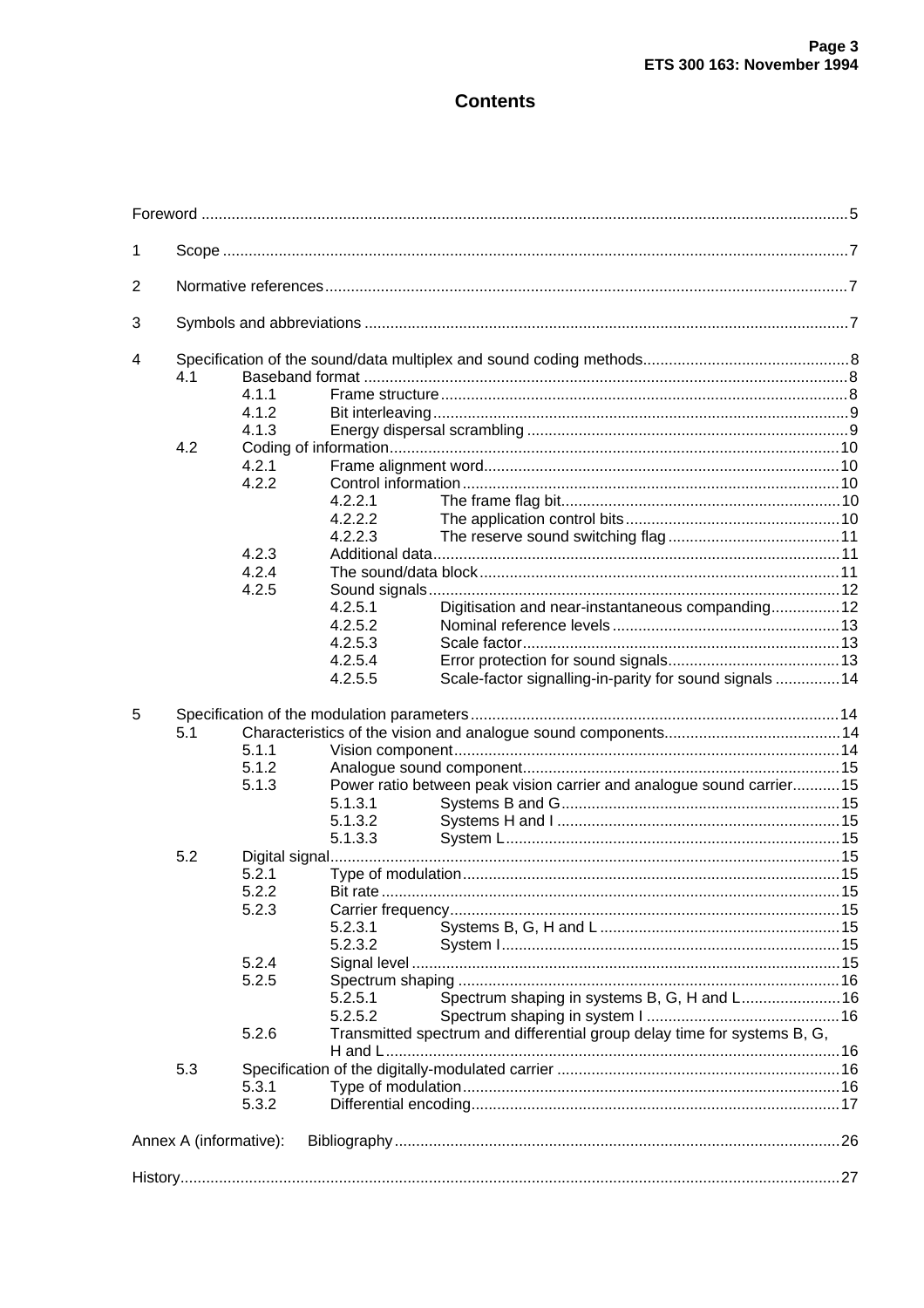Blank page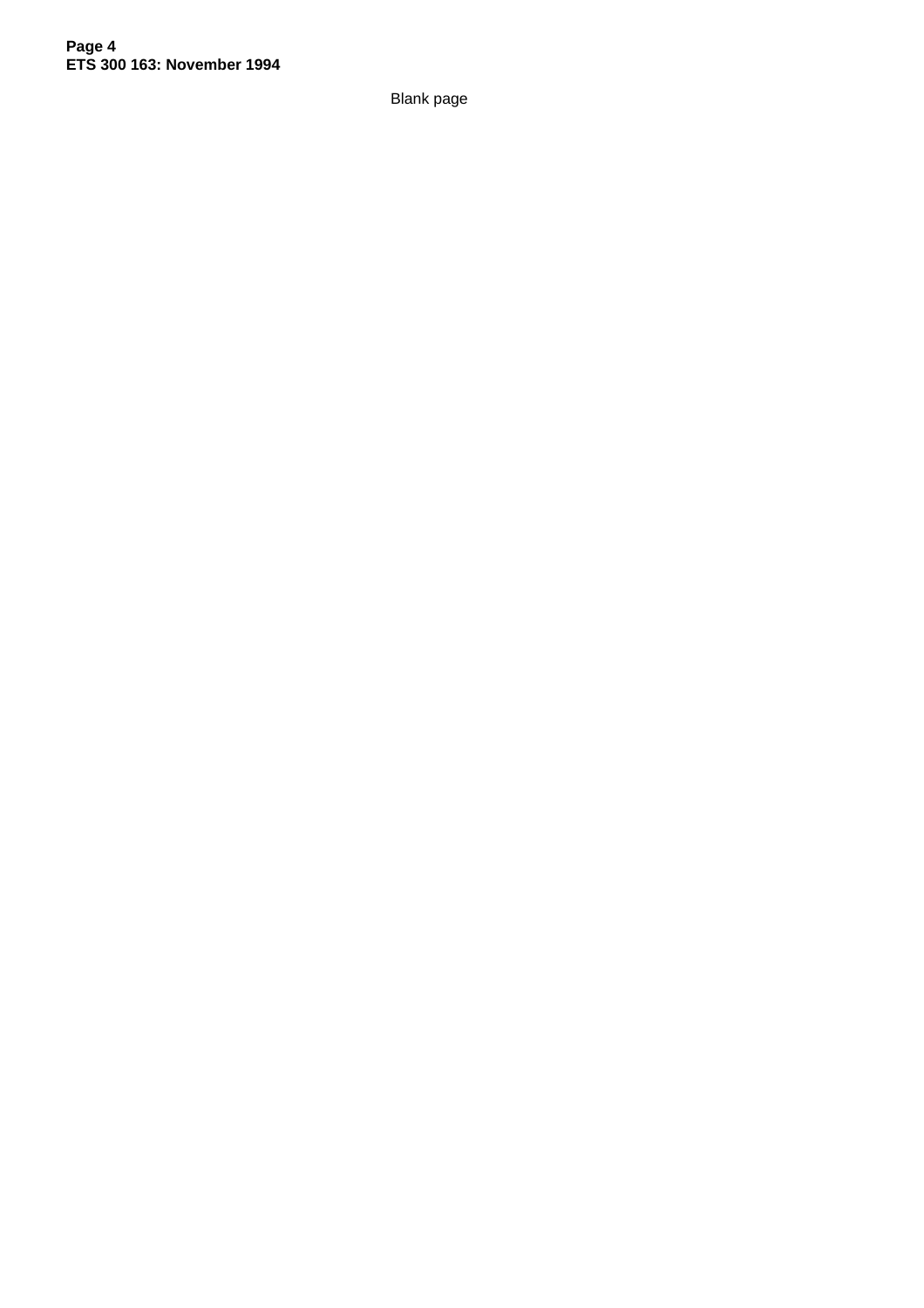## **Foreword**

This European Telecommunication Standard (ETS) has been produced under the authority of the Joint Technical Committee (JTC) of the European Broadcasting Union (EBU) and the European Telecommunications Standards Institute (ETSI).

This ETS concerns the technical arrangements for the transmission of digital sound with certain terrestrial television systems, and allows for one stereo channel or up to two mono channels, in each case with a small amount of additional data capacity.

NOTE: The EBU/ETSI Joint Technical Committee was established in 1990 to co-ordinate the drafting of European Telecommunication Standards in the specific field of radio, television and data broadcasting.

> The EBU is a professional association of broadcasting organisations whose work includes the coordination of its Members activities in the technical, legal, programmemaking and programme-exchange domains. The EBU has Active Members in about 50 countries in the European Broadcasting Area; its headquarters is in Geneva \*.

> This ETS is the result of studies carried out by EBU Sub-group V4 (Emission and reception of a multiplex of coded signals in a broadcasting channel), based principally on contributions from broadcasting organisations in the United Kingdom and the Nordic countries.

**European Broadcasting Union** Case Postale 67 CH-1218 GRAND SACONNEX (Geneva) **Switzerland** 

> Tel: +41 22 717 21 11 Fax: +41 22 717 24 81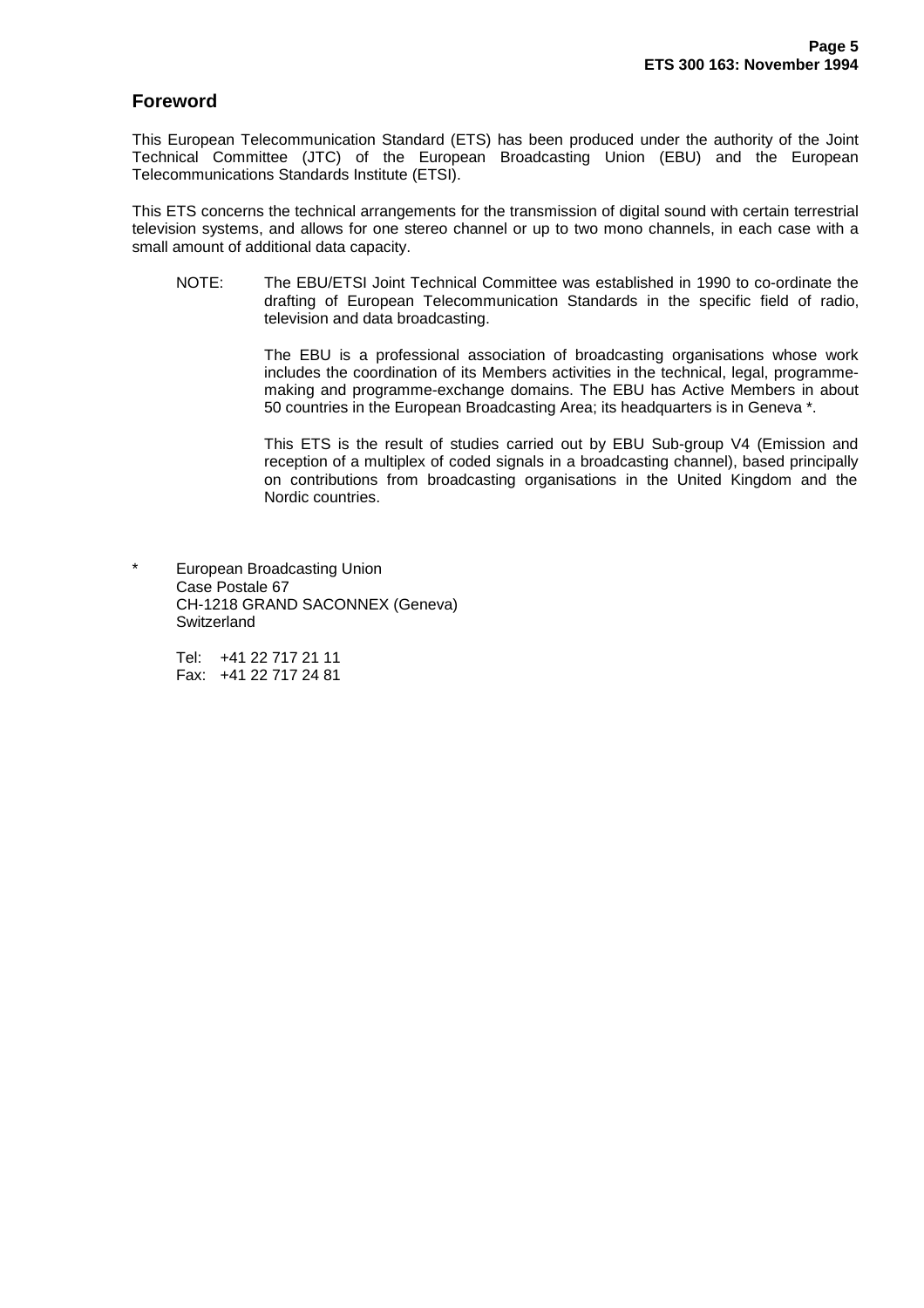Blank page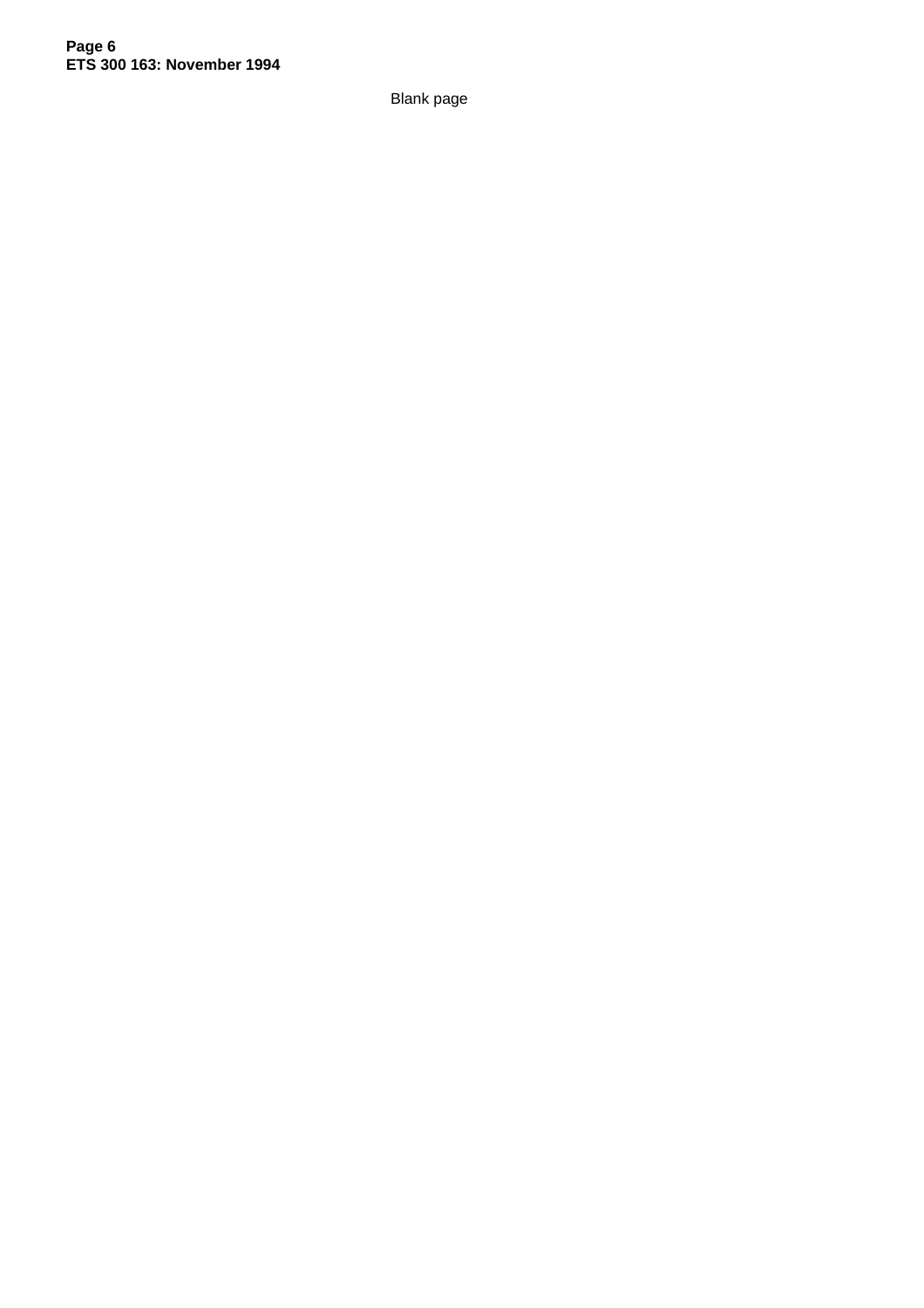## **1 Scope**

This ETS defines the characteristics of the NICAM 728 **1)** system which allows for the transmission of twochannel digital sound and/or data services with terrestrial television systems B, G, H, I and L **2)** defined in ITU-R Recommendation BT 470 [1].

- a) It is sufficiently rugged to ensure that reception of the vision fails before reception of the digital sound in difficult reception conditions.
- b) It fulfils the criteria for compatibility with existing services and receivers in over-air transmission and is adequately compatible in distribution on cable systems.
- c) It provides two high-quality digital sound channels and a small amount of additional data capacity. The two sound channels may be used to transmit two independent monophonic signals, which could be received simultaneously, or a single stereophonic signal. Alternatively, one or both sound channels may be used for the transmission of data.
- d) The sound coding is identical with that of one option available in the Multiplexed Analogue Component (MAC)/packet family of systems defined in EBU Technical document 3258-E [2].
- e) The baseband coding and digital frame format are identical for all of the television systems considered; the differences in modulation parameters shown in subclause 5.2 are the minimum required to accommodate the existing differences between these television systems.

This ETS allows some scope for the addition of further features in a compatible fashion in the future.

## **2 Normative references**

This ETS incorporates by dated or undated reference, provisions from other publications. These normative references are cited at the appropriate places in the text and the publications are listed hereafter. For dated references, subsequent amendments to or revisions of any of these publications apply to this ETS only when incorporated in it by amendment or revision. For undated references the latest edition of the publication referred to applies.

- [1] ITU-R Recommendation BT 470: "Television systems".
- [2] European Broadcasting Union Technical document 3258-E 2nd Edition (October 1991): "Specification of the systems of the MAC/packet family".
- [3] CCITT Recommendation J.17: "Pre-emphasis used on sound-programme circuits in group links, Volume III - Fascicle III.4, Red Book (1985)", page 111.

#### **3 Symbols and abbreviations**

 $\overline{a}$ 

For the purposes of this ETS, the following symbols abbreviations and apply:

| AM               | Amplitude Modulation; referring to the existing analogue, amplitude modulated<br>carrier, monophonic sound signal (television system L) |
|------------------|-----------------------------------------------------------------------------------------------------------------------------------------|
| $\oplus$         | denotes exclusive-or (XOR) boolean operation which is equivalent to modulo-<br>two binary addition                                      |
| A                | left-hand sound signal when in "stereo" mode                                                                                            |
| $AD_0 - AD_{10}$ | Additional Data bits (11 bits)                                                                                                          |
| B                | right-hand sound signal when in "stereo" mode                                                                                           |

**<sup>1)</sup>** NICAM is an acronym for Near-Instantaneously Companded Audio Multiplex; 728 refers to the digital bit-rate of 728 kbit/s. **2)** The application of this ETS to television systems D and K is under study.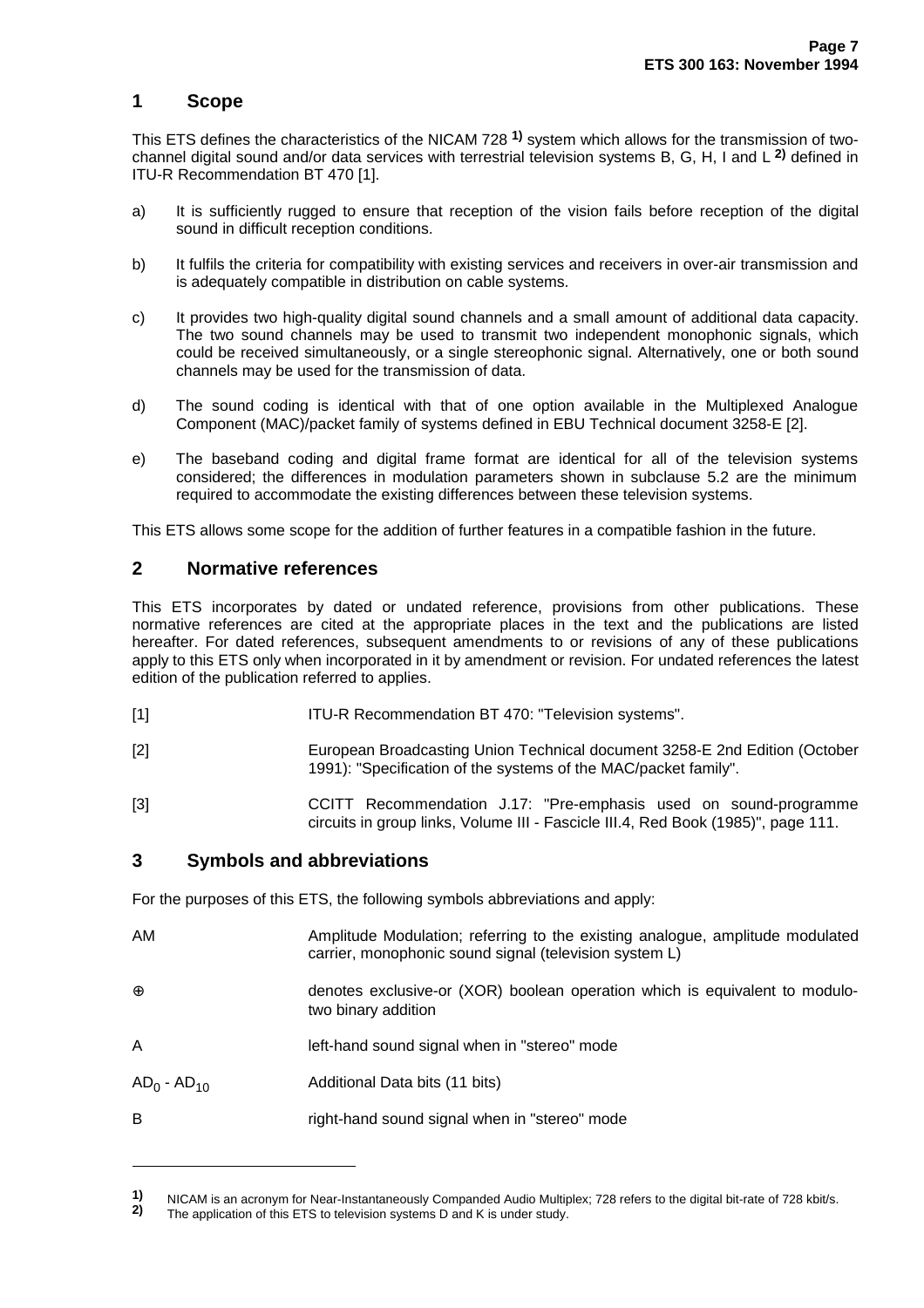| Page 8<br>ETS 300 163: November 1994 |                                                                                                                                                                                                                            |  |  |  |  |  |  |
|--------------------------------------|----------------------------------------------------------------------------------------------------------------------------------------------------------------------------------------------------------------------------|--|--|--|--|--|--|
| $C_0 - C_4$                          | control information (5 bits)                                                                                                                                                                                               |  |  |  |  |  |  |
| $D_1 - D_{64}$                       | 64 sound samples in one frame                                                                                                                                                                                              |  |  |  |  |  |  |
| <b>DPSK</b>                          | 4-phase differentially-encoded phase-shift keying (same as Differentially-<br>encoded quadrature Phase-Shift Keying)                                                                                                       |  |  |  |  |  |  |
| <b>FAW</b>                           | Frame Alignment Word                                                                                                                                                                                                       |  |  |  |  |  |  |
| FE                                   | (Facteur d'Echelle) This denotes a 3-bit scale factor word $(R_2, R_1, R_0)$ ; FE1 and<br>FE2 denote the 3-bit scale factors applicable to the first and second sound<br>companding blocks, respectively, in a given frame |  |  |  |  |  |  |
| FM                                   | Frequency Modulation; referring to the existing analogue, frequency modulated<br>carrier, monophonic sound signal (television systems B, G, H and I)                                                                       |  |  |  |  |  |  |
| H(f)                                 | filter amplitude-frequency response                                                                                                                                                                                        |  |  |  |  |  |  |
| <b>LSB</b>                           | Least Significant Bit                                                                                                                                                                                                      |  |  |  |  |  |  |
| M1                                   | first digital mono sound signal when in "dual sound" or "mono sound + data"<br>modes                                                                                                                                       |  |  |  |  |  |  |
| M2                                   | second digital mono sound signal when in "dual sound" mode                                                                                                                                                                 |  |  |  |  |  |  |
| MAC                                  | Multiplexed Analogue Component                                                                                                                                                                                             |  |  |  |  |  |  |
| <b>MSB</b>                           | <b>Most Significant Bit</b>                                                                                                                                                                                                |  |  |  |  |  |  |
| <b>PPM</b>                           | Peak Programme Meter                                                                                                                                                                                                       |  |  |  |  |  |  |
| <b>QPSK</b>                          | Quadrature Phase-Shift Keying                                                                                                                                                                                              |  |  |  |  |  |  |
| $R_2$ , $R_1$ , $R_0$                | scale factor bits associated with a given 32-sample sound companding block                                                                                                                                                 |  |  |  |  |  |  |
| $t_{\rm s}$                          | symbol period = $1/364$ ms                                                                                                                                                                                                 |  |  |  |  |  |  |
| <b>VSB</b>                           | Vestigial Side Band                                                                                                                                                                                                        |  |  |  |  |  |  |

## **4 Specification of the sound/data multiplex and sound coding methods**

## **4.1 Baseband format**

#### **4.1.1 Frame structure**

The transmitted serial data stream is partitioned into 728 bit frames which are transmitted continuously without gaps. One frame is transmitted every millisecond; the overall bit-rate is thus 728 kbit/s made up as follows:

| 8 kbit/s (see subclause 4.2.1)              |
|---------------------------------------------|
| 5 kbit/s (see subclause 4.2.2)              |
| 11 kbit/s (see subclause 4.2.3)             |
| 704 kbit/s (see subclauses 4.2.4 and 4.2.5) |
| 728 kbit/s                                  |
|                                             |

Diagrams of the frame structures for conveying stereo and mono sound signals are shown in figure 1. The 720 bits which follow the Frame Alignment Word (FAW) shall form a structure identical with that of the first-level protected, companded sound-signal blocks in the systems of the MAC/packet family [2], so that decoding of the sound signals may be performed by the same type of decoder which is used in the abovementioned MAC systems.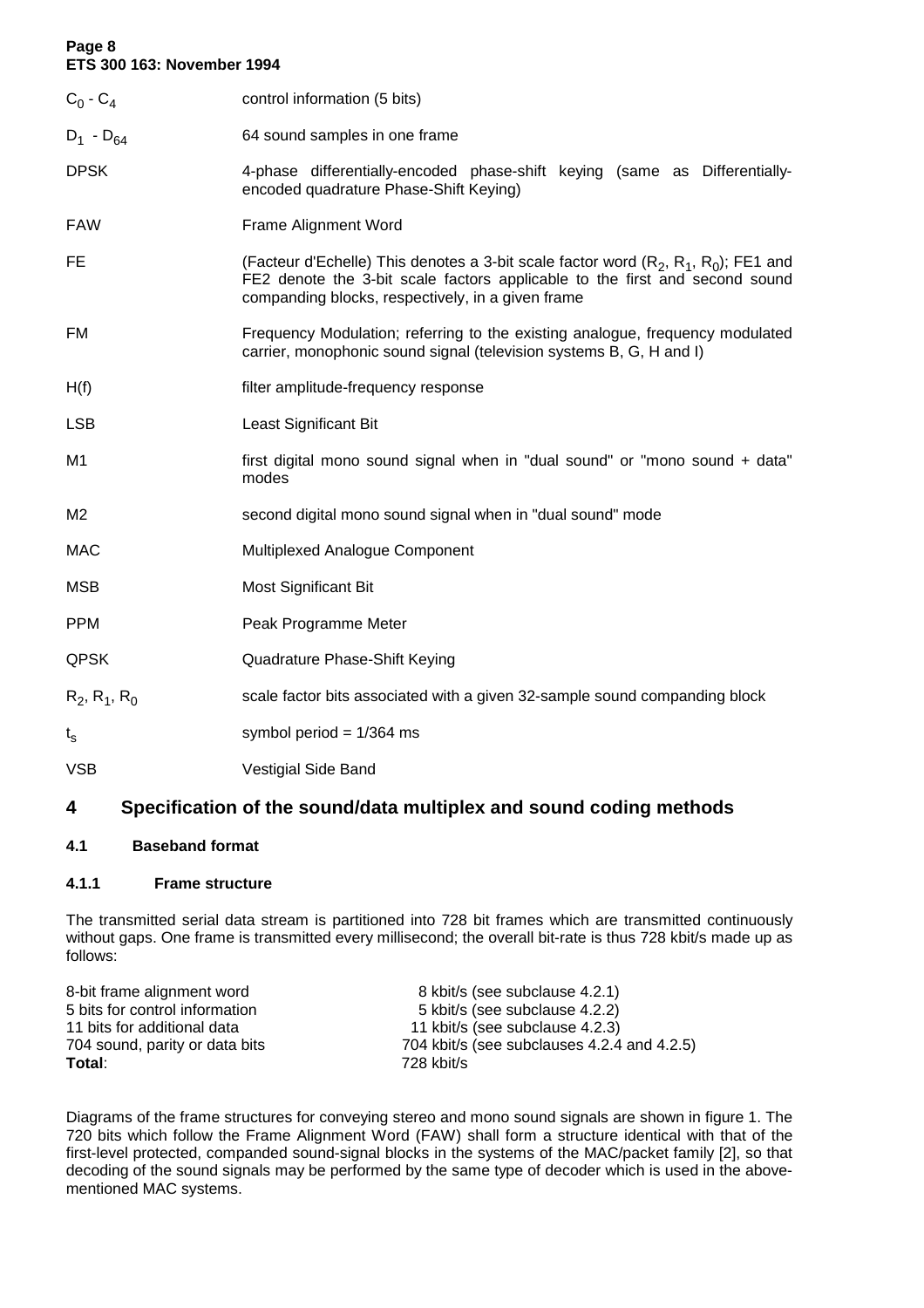The first 16 bits after the frame alignment word shall be used to signal control information (see subclause 4.2.2) and as additional data bits (see subclause 4.2.3). The corresponding 16 bits in the MAC/packet family have not yet been allocated.

Frame structures for data services shall use the same frame alignment word, frame flag bit and additional data, with other control bits as described in subclauses 4.2.2.2 and 4.2.2.3, but the audio samples are replaced by other data.

#### **4.1.2 Bit interleaving**

Interleaving is applied to the block of 704 bits which follows the frame alignment word, control bits and additional data bits in order to minimise the effect of multiple-bit errors. The bits of each frame are transmitted in the following order:

| <b>FAW</b> | 5 control bits          | 11 additional data bits                                        | 704 bits of interleaved<br>sound data |  |  |  |  |
|------------|-------------------------|----------------------------------------------------------------|---------------------------------------|--|--|--|--|
|            | $(C_0 \rightarrow C_4)$ | $(AD_0 \rightarrow AD_{10})$                                   | 16-bits                               |  |  |  |  |
|            |                         |                                                                |                                       |  |  |  |  |
|            |                         | 1,2,3,4,5,6,7,8 9,10,11,12,13 14,15,16,17,18,19,20,21,22,23,24 | 25, 69, 113, 157685                   |  |  |  |  |
|            |                         |                                                                | 26, 70, 114686                        |  |  |  |  |
|            |                         |                                                                | 27, 71, 115687                        |  |  |  |  |
|            |                         | 44 bits                                                        |                                       |  |  |  |  |
|            |                         | ( = 4 x 11 bit                                                 |                                       |  |  |  |  |
|            |                         | companded samples                                              |                                       |  |  |  |  |
|            |                         |                                                                |                                       |  |  |  |  |
|            |                         |                                                                |                                       |  |  |  |  |
|            |                         |                                                                | .68,112,156728                        |  |  |  |  |

The above interleaving pattern places data bits which are adjacent in the frame structure of figure 1 in positions at least 16 clock periods apart in the transmitted bit stream (i.e. at least 15 other bits occur between bits which are adjacent in figure 1).

#### **4.1.3 Energy dispersal scrambling**

The transmitted bit-stream shall be scrambled for spectrum-shaping purposes. The scrambling shall be done synchronously with the multiplex frame. The frame alignment word is not scrambled, and is used to synchronise the pseudo-random sequence generator used for descrambling in the receiver. The other parameters shall be as follows:

- a) the bit which immediately follows the frame alignment word is the first scrambled bit and is added modulo-two to the first bit of the pseudo-random sequence;
- b) the bit which immediately precedes the frame alignment word is the last scrambled bit;
- c) scrambling shall take place after interleaving (and descrambling shall, therefore, be performed prior to de-interleaving at the receiver);
- d) the pseudo-random sequence is defined by the following generator polynomial and initialisation word:

| Generator polynomial: | $x^9 + x^4 + 1$ |
|-----------------------|-----------------|
| Initialisation word:  | 111111111       |

The diagram for a possible generator for this sequence is given in figure 2. Thus the sequence shall start 0000 0111 1011 1110 0010.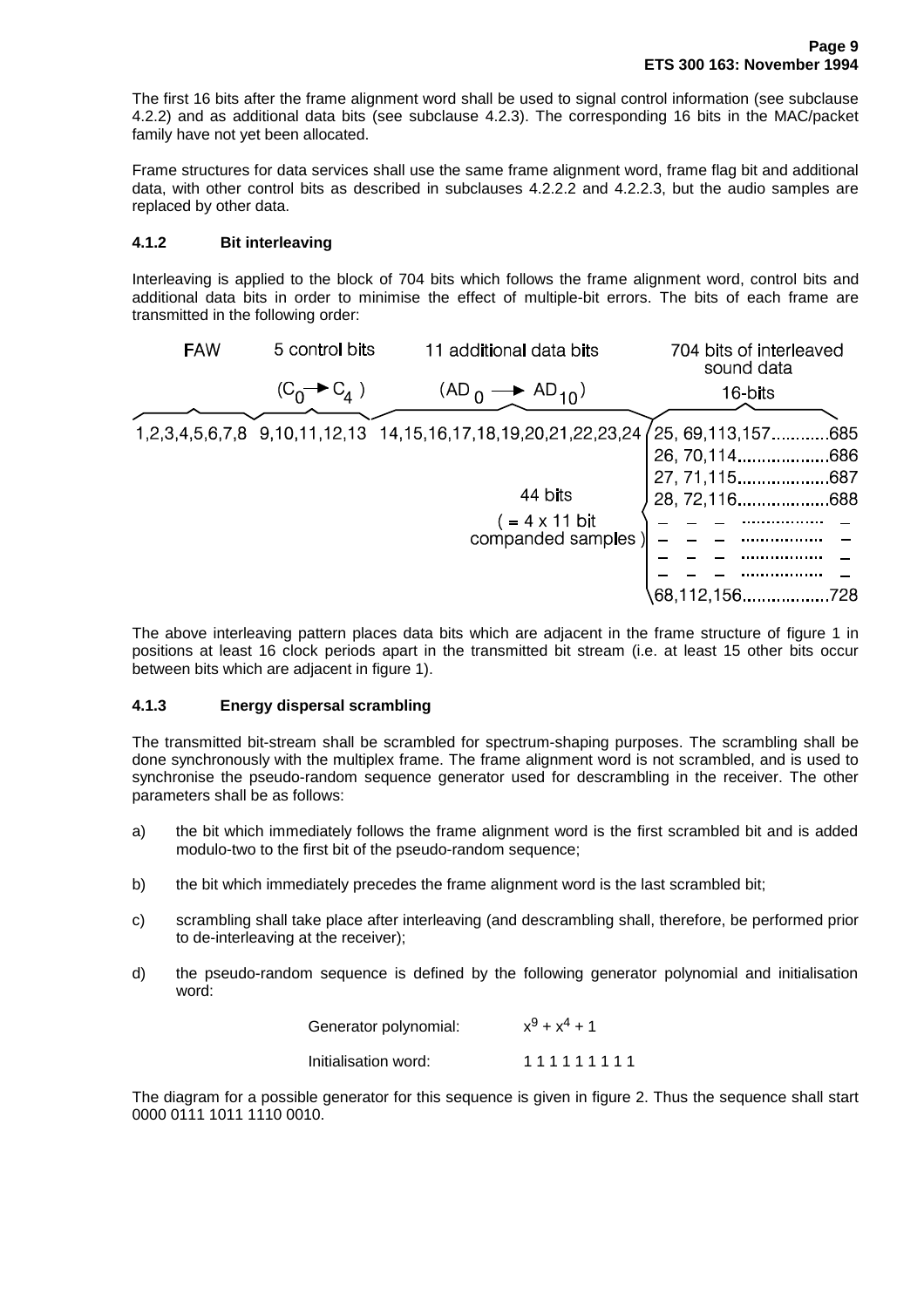## **Page 10 ETS 300 163: November 1994**

#### **4.2 Coding of information**

#### **4.2.1 Frame alignment word**

The frame alignment word shall be 01001110; the left-most bit shall be transmitted first.

#### **4.2.2 Control information**

The control information shall be conveyed by a frame flag bit,  $C_0$ , three application control bits,  $C_1$ ,  $C_2$ , and  $\textsf{C}_3$ , and a reserve sound switching flag,  $\textsf{C}_4$ , (see figure 1).

#### **4.2.2.1 The frame flag bit**

 $\overline{a}$ 

The frame flag bit,  $C_0$ , shall be set to 1 for 8 successive frames and to 0 for the next 8 frames; thus, it defines a 16-frame sequence **3)**. The frames are numbered within the sequence as follows: the first frame (frame number 1) of the sequence is defined as the first of the 8 frames in which  $C_0 = 1$ ; hence the last frame (frame number 16) of the sequence is the last of the 8 frames in which  $C_0 = 0$ . This frame sequence is used to synchronise changes in the type of information being conveyed, and to identify the M1 channel in the "dual sound" or "mono sound + data" modes, see subclause 4.2.4.

#### **4.2.2.2 The application control bits**

The last 704 bits in each frame may be used to convey either sound samples or data. The current application of these bits shall be defined by the three application control bits,  $C_1$ ,  $C_2$ , and  $C_3$ , as indicated in table 1.

When a change to a new application is required, these control bits shall change to define the new application on frame number 1 of the last 16-frame sequence of the current application. The 704-bit sound/data blocks shall change to the new application on frame number 1 of the following 16-frame sequence.

**<sup>3)</sup>** Repetitive false detection of the frame alignment word within the 704 bit sound/data block can be avoided by including the alternation of the frame flag bit  $(C_0)$  in the frame alignment word decoding strategy.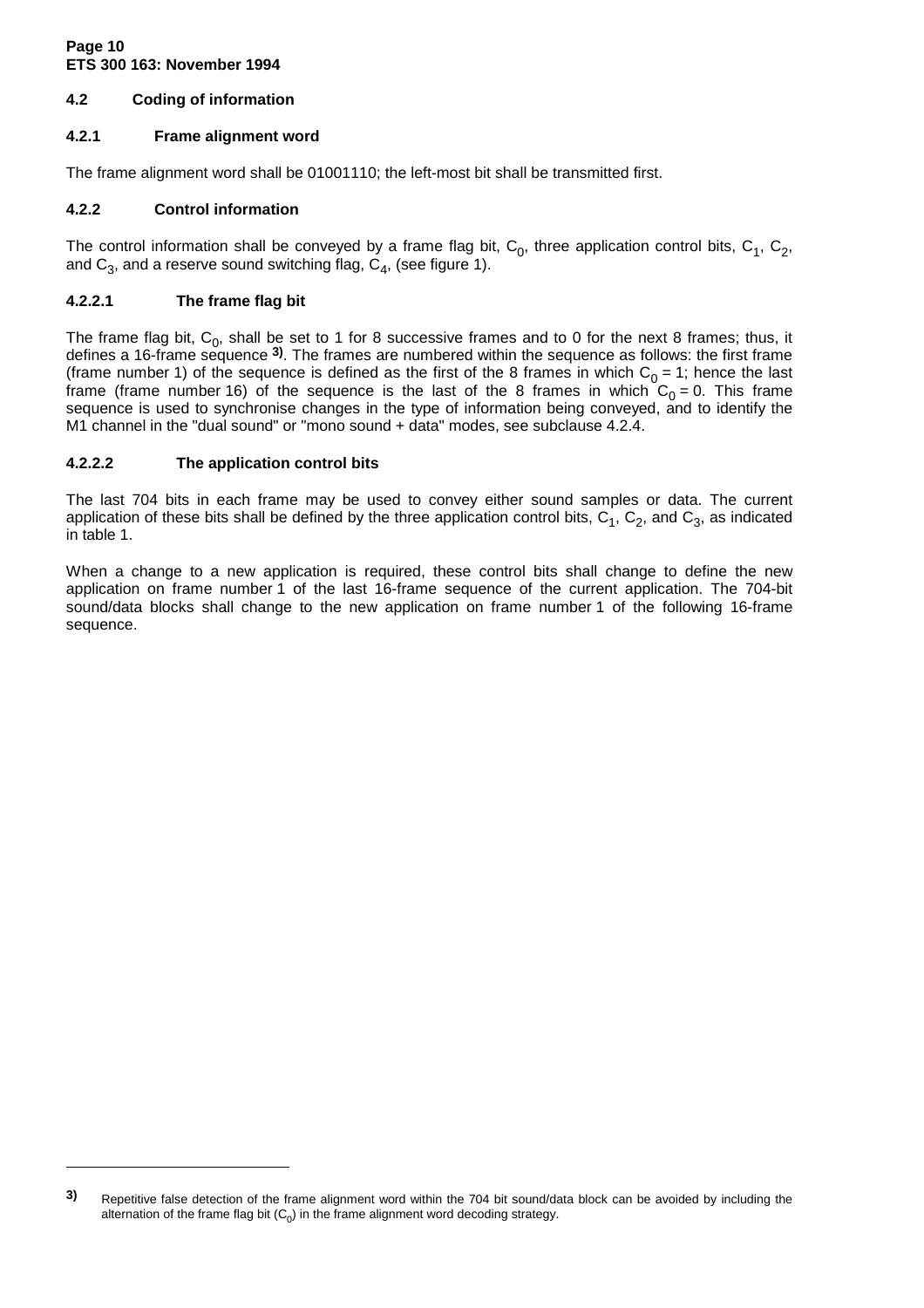|          | <b>Control bits</b>                                                                                                                                                                                                                                     |             |          | <b>Application</b>                                                  | Loudspeakers      | Back-up            |  |  |
|----------|---------------------------------------------------------------------------------------------------------------------------------------------------------------------------------------------------------------------------------------------------------|-------------|----------|---------------------------------------------------------------------|-------------------|--------------------|--|--|
|          | $C_1$ $C_2$ $C_3$ $C_4$                                                                                                                                                                                                                                 |             |          |                                                                     | (User selected    | (Automatic or user |  |  |
|          |                                                                                                                                                                                                                                                         |             |          |                                                                     | output)           | selected)          |  |  |
| 0        | 0                                                                                                                                                                                                                                                       | 0           | 1        | Stereo                                                              | A & B             | FM/AM              |  |  |
| 0        | 1                                                                                                                                                                                                                                                       | $\Omega$    | 1        | Dual sound                                                          | M1 or M2          | FM/AM (M1 only)    |  |  |
| 1        | $\Omega$                                                                                                                                                                                                                                                | $\Omega$    | 1        | Mono sound + data                                                   | M <sub>1</sub>    | FM/AM              |  |  |
|          |                                                                                                                                                                                                                                                         |             |          |                                                                     |                   |                    |  |  |
| 1        |                                                                                                                                                                                                                                                         | $\Omega$    | 1        | Data (NOTE 1)                                                       | FM/AM             |                    |  |  |
|          |                                                                                                                                                                                                                                                         |             |          |                                                                     |                   |                    |  |  |
| 0        | 0                                                                                                                                                                                                                                                       | 0           | 0        | Stereo                                                              | A & B or FM/AM    |                    |  |  |
| $\Omega$ | 1                                                                                                                                                                                                                                                       | $\Omega$    | 0        | Dual sound (NOTE 2)                                                 | M1 or M2 or FM/AM |                    |  |  |
| 1        | $\Omega$                                                                                                                                                                                                                                                | $\Omega$    | $\Omega$ | Mono sound + data                                                   | M1 or FM/AM       |                    |  |  |
|          |                                                                                                                                                                                                                                                         |             |          |                                                                     |                   |                    |  |  |
| 1        |                                                                                                                                                                                                                                                         | 0           | 0        | Data (NOTE 1)                                                       | FM/AM             |                    |  |  |
|          |                                                                                                                                                                                                                                                         |             |          |                                                                     |                   |                    |  |  |
| X        | X                                                                                                                                                                                                                                                       | $\mathbf 1$ | X        | Undefined (NOTE 3)                                                  | FM/AM             |                    |  |  |
| NOTE 1:  | The use of the reserve sound switching flag (bit $C_4$ ) is only specified in the case when<br>the digital signal is carrying sound. It has no meaning in the case of data transmission,<br>when the only sound available is the FM or AM sound signal. |             |          |                                                                     |                   |                    |  |  |
| NOTE 2:  |                                                                                                                                                                                                                                                         |             |          | This mode may be used to broadcast three independent sound signals. |                   |                    |  |  |

#### **Table 1: Application of 704 bit sound/data blocks**

NOTE 3:  $C_3 = 1$  provides for signalling additional sound or data coding options, which are presently undefined. When  $C_3 = 1$ , decoders not equipped for these additional sound options should allow the loudspeakers to reproduce the FM or AM sound signal.

#### **4.2.2.3 The reserve sound switching flag**

Digital sound decoding equipment may be arranged so that it can switch the output of the conventional FM or AM sound demodulator to replace the sound decoded from the digital signal in the event of the failure of the latter. Switching to the output of the FM or AM demodulator shall be acceptable only if the FM or AM carrier is modulated with the same sound programme as the failing digital signal: the reserve sound switching flag provides the means to inhibit such switching, and it shall be incorporated as the fifth bit,  $C_4$ , of the control information.

The reserve sound switching flag shall be set to 1 when the FM or AM signal is carrying the same sound programme as the digital stereo signal, or the digital mono signal. (In the case where two digital mono signals are being transmitted, this refers to the M1 signal only, see subclause 4.2.4.) When the FM or AM signal is not carrying the same programme as the digital sound signal, the reserve sound switching flag shall be set to 0. In this state it can be used to prevent switching to the FM or AM sound (see NOTE 1 of table 1).

#### **4.2.3 Additional data**

Eleven additional data bits  $AD_0$  to  $AD_{10}$  (see figure 1) are reserved for future applications yet to be defined.

#### **4.2.4 The sound/data block**

The last 704 bits in any frame form a block of either sound or data information. When  $C_3 = 0$ , the two types of information shall not be mixed within one frame. When digital sound signals are being conveyed, 64 sound samples ( $D_1$  to  $D_{64}$ ) are transmitted within each frame. Figure 1 a) shows the structure of a stereo sound frame, and figure 1 b) shows the mono sound frame.

If a stereo pair of sound signals is being transmitted ( $C_1 = C_2 = C_3 = 0$ ), the odd-numbered samples (D<sub>1</sub>,  $D_3$ , ....,  $D_{63}$ ) shall be used to convey the A-channel, and the even-numbered samples ( $D_2$ ,  $D_4$ , ...., $D_{64}$ ) the B-channel (see subclause 4.2.5.1). Thus 32 samples of each channel shall be transmitted in every frame, corresponding to one complete companding block of each sound channel.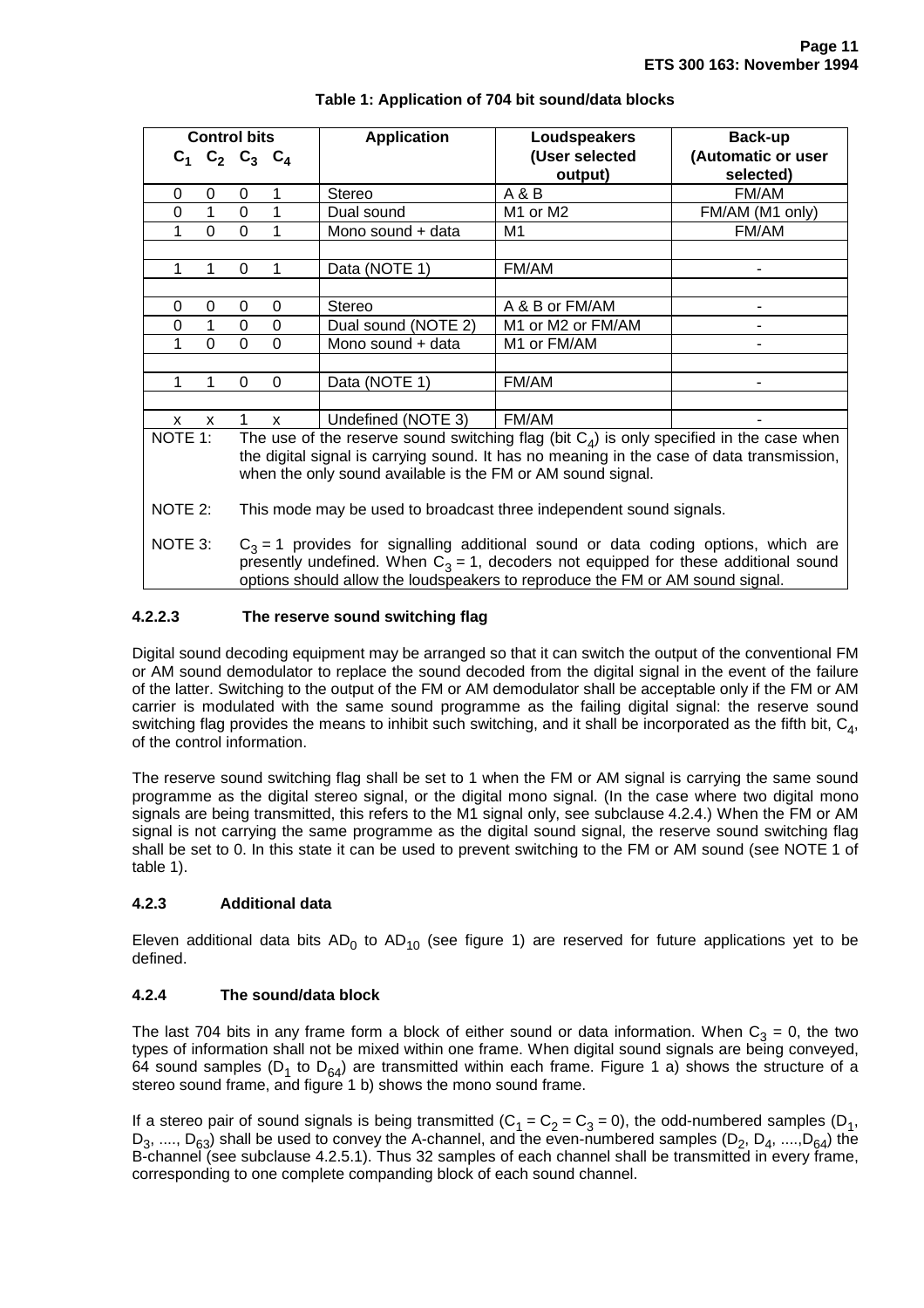#### **Page 12 ETS 300 163: November 1994**

If two independent mono sound signals, M1 and M2, are being transmitted ( $C_1 = 0$ ,  $C_2 = 1$ ,  $C_3 = 0$ ), M1 shall be transmitted in frame numbers 1, 3, 5,..... (i.e. odd-numbered frames), and M2 in frame numbers 2, 4, 6,..... (i.e. even-numbered frames). Frame numbering is defined by the 16-frame sequence of the frame flag bit,  $C_0$ , see subclause 4.2.2.1.

If one mono sound signal, M1, is being transmitted ( $C_1 = 1$ ,  $C_2 = 0$ ,  $C_3 = 0$ ), it shall be transmitted in the odd-numbered frames and data shall be transmitted in the even-numbered frames.

Thus, for mono sound signals, each frame with sound information in it shall contain 64 consecutive sound samples, which will span 2 complete companding blocks, shown as blocks n and (n + 1) in figure 1 b).

No format has yet been defined for data signals.

#### **4.2.5 Sound signals**

#### **4.2.5.1 Digitisation and near-instantaneous companding**

Sound signals shall be sampled at 32 kHz and coded initially with a resolution of 14 bits per sample. For transmission, the number of bits per sample is reduced to 10, using near-instantaneous companding, and one parity bit shall be added to each 10-bit sample word for error detection and scale-factor signalling purposes.

The near-instantaneous compression process forms the 14-bit digital samples corresponding to each of the sound signals into blocks of 32. Thus, each companding block contains the samples for 1 ms of one sound channel. All of the samples in each companding block shall then be coded, using a 10-bit 2's complement code, to an accuracy determined by the magnitude of the largest sample in the block, and a 3-bit scale-factor code shall be formed to convey the degree of compression to the receiver. Figure 3 illustrates the coding of companded sound signals.

The scale factor shall also signal protection ranges (see subclauses 4.2.5.3 and 4.2.5.4).

Pre-emphasis to CCITT Recommendation J.17 [3] shall be applied to the sound signals prior to compression. This may be done using analogue pre-emphasis networks prior to digitisation. Alternatively, this pre-emphasis could be applied using digital signal processing that achieves the equivalent result. The phase characteristic of the pre-emphasis is not specified.

For stereophonic transmission the left and right signals shall be sampled simultaneously; the A samples convey the sound signal to be reproduced by the left-hand loudspeaker and the B samples convey the sound signal to be reproduced by the right-hand loudspeaker.

| Sampling frequency            | 32 kHz                                                                                                                    |
|-------------------------------|---------------------------------------------------------------------------------------------------------------------------|
| Initial resolution            | 14 bits/sample                                                                                                            |
| Companding characteristics    | Near-instantaneous, with compression to<br>10 bits/sample in 32 sample (1 ms) blocks                                      |
| Coding for compressed samples | 2's complement (see figure 3)                                                                                             |
| Pre-emphasis                  | CCITT Recommendation J.17 [3]                                                                                             |
|                               | $H(f)^{2} = \frac{\left[1 + \left(\frac{s}{3.000}\right)^{2}\right]}{\left[75 + \left(\frac{s}{3.000}\right)^{2}\right]}$ |
|                               | where $s = 2\pi f$ and f is the frequency of the sound<br>signal in Hz.                                                   |
| Gain                          | Set to give reference level defined in<br>subclause 4.2.5.2.                                                              |

#### **Table 2: Summary of sound coding characteristics**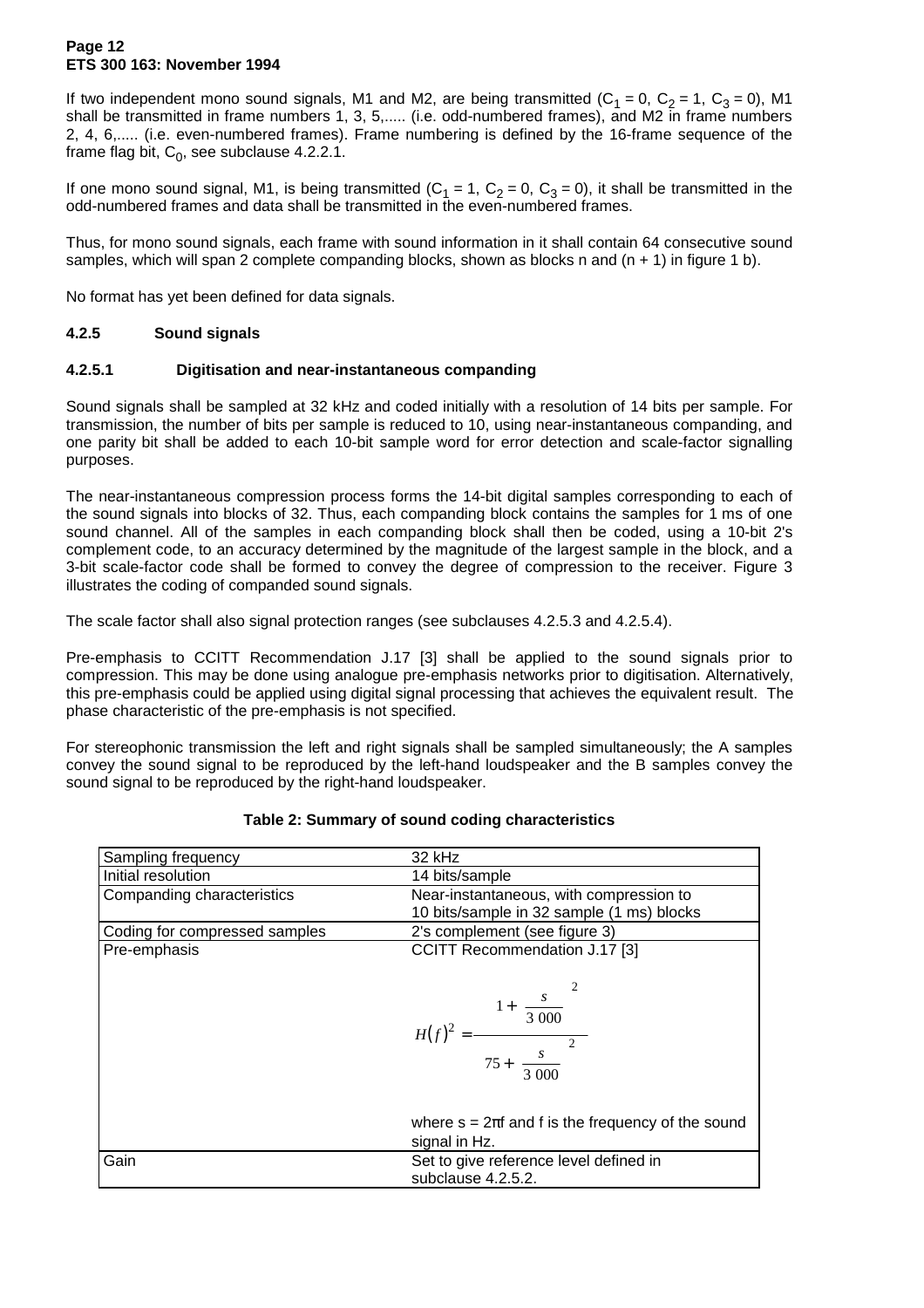#### **4.2.5.2 Nominal reference levels**

For a sine wave test-signal at a frequency of 400 Hz, the sound signal alignment level **4)**, 0 dBu0s **5)**, shall be 22 dB below the maximum of the digital coding range in television systems B, G, H and L and 24,3 dB below the maximum of the digital coding range in television system I.

For a sine wave test-signal at a frequency of 2 kHz, the alignment level, 0 dBu0s, is 12,5 dB below the maximum of the digital coding range in television systems B, G, H, and L and 14,8 dB below the maximum of the digital coding range in television system I.

With a mono sine wave test-signal at a frequency of 400 Hz, applied at the alignment level, 0 dBu0s, to the modulation input of the FM sound transmitter, the resulting nominal deviation of the FM sound carrier shall be  $\pm$  13 kHz in television systems B, G and H, and  $\pm$  17 kHz in television system I. With the same test signal applied to the modulation input of the AM sound transmitter, the resulting nominal modulation rate of the AM sound carrier shall be 25 % in television system L.

The relationship between the levels of the digital stereo and the FM or AM mono sound signals, for the case where the alignment levels at the input to the digital sound coder and the input to the FM or AM sound modulator are both 0 dBu (i.e. an absolute voltage level of 0,775 V), is as follows: when the digital channels are used to convey a stereo signal, the compatible mono signal is usually derived from the sum of the A and B sound signals attenuated by 6 dB. However, at least one operator uses 3 dB attenuation. Receiver manufacturers should assume an attenuation of 6 dB.

#### **4.2.5.3 Scale factor**

Table 3 shows the coding ranges and protection ranges associated with each 3-bit scale-factor word ( $R<sub>2</sub>$ ,  $R_1$ ,  $R_0$ ). The five coding ranges indicate the degree of compression to which each block of samples has been subjected for the near-instantaneous companding process. The 6th and 7th protection ranges indicate the lowest levels of sound signal, as shown in figure 3.

| Coding<br>ranges | <b>Protection</b><br>ranges                                                                                                      | Scale<br>$R_{2}$ | factor<br>$R_1$ | value<br>R <sub>n</sub> |
|------------------|----------------------------------------------------------------------------------------------------------------------------------|------------------|-----------------|-------------------------|
| 1st range        | 1st range                                                                                                                        |                  |                 |                         |
| 2nd range        | 2nd range                                                                                                                        |                  |                 |                         |
| 3rd range        | 3rd range                                                                                                                        |                  |                 |                         |
| 4th range        | 4th range                                                                                                                        |                  |                 |                         |
| 5th range        | 5th range                                                                                                                        |                  |                 |                         |
| 5th range        | 6th range                                                                                                                        |                  |                 |                         |
| 5th range        | 7th range                                                                                                                        |                  |                 |                         |
| 5th range        | 7th range (NOTE)                                                                                                                 |                  |                 |                         |
| NOTE:            | It would be possible to add a further protection range, however,<br>the last scale factor code (0,0,0) indicates "7th protection |                  |                 |                         |
|                  | (not 8th) in order to maintain the maximum<br>range"<br>commonality with the EBU MAC/packet family of systems.                   |                  |                 |                         |

#### **Table 3: Allocation of scale factor words to coding ranges and protection ranges**

#### **4.2.5.4 Error protection for sound signals**

 $\overline{a}$ 

One parity bit shall be added to each 10-bit sound sample to check the six most significant bits for the presence of errors. The parity group, thus, formed is even (i.e. the modulo-two sum of the six protected sample bits and the parity bit is zero). Subsequently, the parity bits are modified to signal the 3 bit scale factor word associated with each sound signal companding block (see subclause 4.2.5.5).

**<sup>4)</sup>** CCIR Recommendation 645-1 (Vol. X-1 and Vol. XII): "Test signals to be used on international sound-programme connections" relates "the alignment level", 0 dBu0s, to the indications given by various kinds of programme meter. For example, a sine wave signal at the alignment level, 0 dBu0s, indicates "Test" on an EBU Peak Programme Meter (PPM).<br>5) CCIR Recommendation 574-3 (Vol. XIII): "Use of the Decibel and the Neper in Telecommunications" defines

<sup>&</sup>quot;absolute voltage level with respect to 0,775 V, referred to a point of zero relative level in sound-programme transmission".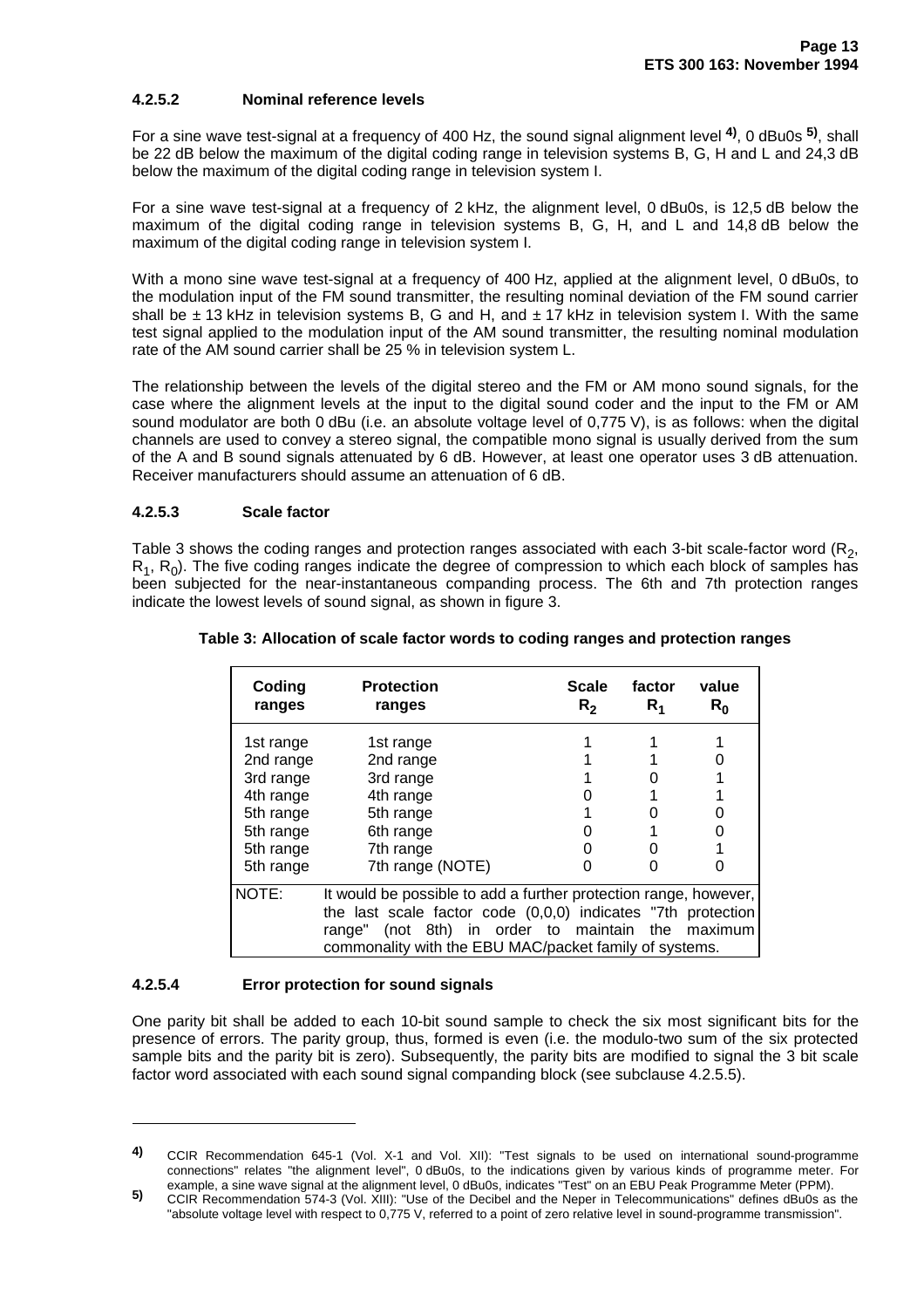#### **Page 14 ETS 300 163: November 1994**

The protection range information signalled by the scale factor (see subclause 4.2.5.3) may be used in the receiver to provide additional error protection for the most significant bits of low level sound signals which are compressed according to coding range 5.

#### **4.2.5.5 Scale-factor signalling-in-parity for sound signals**

The three-bit scale-factor  $R_2$ ,  $R_1$ ,  $R_0$  (see table 3), associated with each sound signal companding block, is conveyed by modification of the parity bits in the samples used to convey that sound signal.

When a stereo sound signal is being sent, let FE1 <sup>6</sup>) be the scale-factor word R<sub>2A</sub>, R<sub>1A</sub>, R<sub>0A</sub> associated with the 32 A samples, and FE2 the scale-factor word  $R_{2B}$ ,  $R_{1B}$ ,  $R_{0B}$  associated with the 32 B samples. If  $P_i$  is the parity bit of the i<sup>th</sup> sample, then this is modified to  $P'_i$  by modulo-two addition of one bit of one of the scale-factor words according to the following relationship:

| $P'_{i} = P_{i} \oplus R_{2A}$ | for $i = 1, 7, 13, 19, 25, 31, 37, 43, 49$  |  |  |  |  |  |
|--------------------------------|---------------------------------------------|--|--|--|--|--|
| $P'_{i} = P_{i} \oplus R_{1A}$ | for i = 3, 9, 15, 21, 27, 33, 39, 45, 51    |  |  |  |  |  |
| $P'_{i} = P_{i} \oplus R_{0A}$ | for $i = 5, 11, 17, 23, 29, 35, 41, 47, 53$ |  |  |  |  |  |
| $P'_{i} = P_{i} \oplus R_{2R}$ | for $i = 2, 8, 14, 20, 26, 32, 38, 44, 50$  |  |  |  |  |  |
|                                |                                             |  |  |  |  |  |
| $P'_{i} = P_{i} \oplus R_{1B}$ | for $i = 4, 10, 16, 22, 28, 34, 40, 46, 52$ |  |  |  |  |  |

When a mono sound signal is being sent, FE1 is the scale-factor word  $R_{2n}$ ,  $R_{1n}$ ,  $R_{0n}$  associated with the first block of 32 samples in the frame, and FE2 is the scale-factor word  $R_{2n+1}$ ,  $R_{1n+1}$ ,  $R_{0n+1}$  associated with the second block of 32 samples in the frame. As in the case of stereo sound, the parity bit of the i<sup>th</sup> sample (P<sub>i</sub>) is modified (to P'<sub>i</sub>) by modulo-two addition of one bit of one of the scale-factor words. However, the modification of the parity bits in the mono case relates to the frame structure of the mono signal, as follows **7)**:

| $P'_{i} = P_{i} \oplus R_{2n}$   | for $i = 1, 4, 7, 10, 13, 16, 19, 22, 25$  |  |  |  |  |  |
|----------------------------------|--------------------------------------------|--|--|--|--|--|
| $P'_{i} = P_{i} \oplus R_{1n}$   | for $i = 2, 5, 8, 11, 14, 17, 20, 23, 26$  |  |  |  |  |  |
| $P'_{i} = P_{i} \oplus R_{0n}$   | for i = 3, 6, 9, 12, 15, 18, 21, 24, 27    |  |  |  |  |  |
| $P'_{i} = P_{i} \oplus R_{2n+1}$ | for i = 28, 31, 34, 37, 40, 43, 46, 49, 52 |  |  |  |  |  |
| $P'_{i} = P_{i} \oplus R_{1n+1}$ | for i = 29, 32, 35, 38, 41, 44, 47, 50, 53 |  |  |  |  |  |
| $P'_{i} = P_{i} \oplus R_{0n+1}$ | for i = 30, 33, 36, 39, 42, 45, 48, 51, 54 |  |  |  |  |  |

Scale-factor, coding range and protection range information are extracted at the decoder by majoritydecision logic. Subsequently the original parity is restored for the purposes of error detection and concealment.

The control information as described in Section 6.2.3 of Part 3 of Technical document 3258-E [2] is not used. However, the corresponding parity relation may be either odd or even.

## **5 Specification of the modulation parameters**

## **5.1 Characteristics of the vision and analogue sound components**

## **5.1.1 Vision component**

l

For systems B, G, H and I, these shall be as given in ITU-R Recommendation BT 470 [1]. For system L, these shall be as given in ITU-R Recommendation BT 470 [1] except for the following parameters:

the nominal width of the main sideband is reduced to 5,1 MHz;

<sup>&</sup>lt;sup>6</sup>) The initial letters "FE" (Facteur d'Echelle) for scale-factor have been used to conform with the MAC/packet specification [2].<br><sup>7</sup>) In the case of digital mono sound signals, some of the scale-factor information for t conveyed in the parity coding of samples 28 to 32, which are in the first block. This conforms with the relevant sound coding in the MAC/packet specification [2].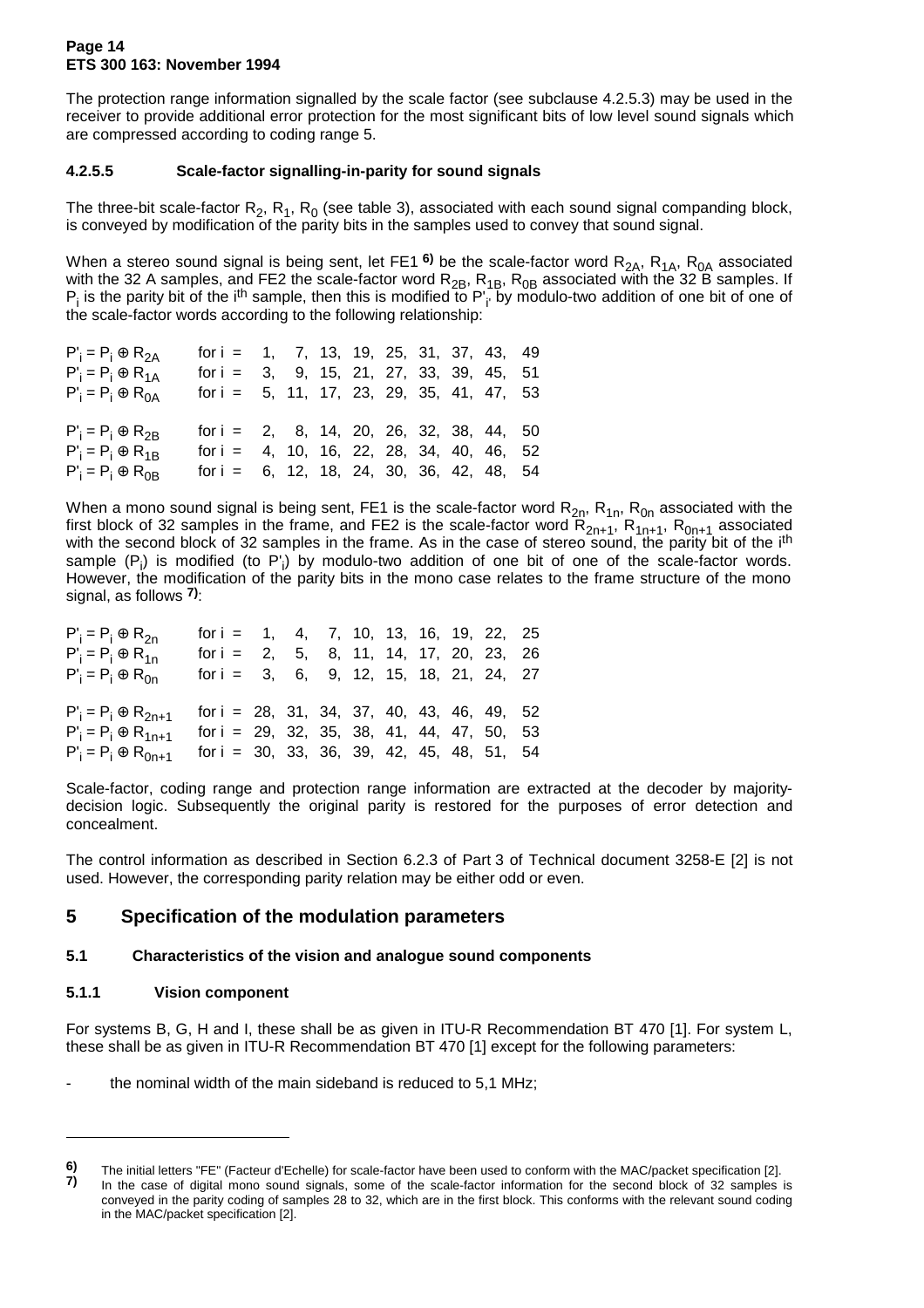- the video levels in the radiated signal are reduced by a factor of 95%, in order to leave a 5% level. residual radiated carrier with a tolerance of  $\pm$  2%.
	- NOTE: In the case of cable distribution with adjacent channel operation, it is recommended to use a 0,75 MHz VSB characteristic for PAL system I and to set the VSB filter response for system B to -20 dB at a frequency 0,95 MHz below the vision carrier.

#### **5.1.2 Analogue sound component**

These shall be as given in ITU-R Recommendation BT 470 [1], except for the ratio between the peak vision carrier power and the analogue sound carrier power, see subclause 5.1.3.

#### **5.1.3 Power ratio between peak vision carrier and analogue sound carrier**

#### **5.1.3.1 Systems B and G**

In systems B and G, the power ratio between the peak vision carrier and the analogue FM sound carrier shall be approximately 20:1.

#### **5.1.3.2 Systems H and I**

In systems H and I, the power ratio between the peak vision carrier and the analogue FM sound carrier shall be approximately 10:1.

#### **5.1.3.3 System L**

In system L, the power ratio between the peak vision carrier and the analogue AM sound carrier shall be approximately 10:1 or 40:1.

#### **5.2 Digital signal**

#### **5.2.1 Type of modulation**

Differentially encoded Quadrature Phase-Shift Keying (QPSK), see subclause 5.3.

#### **5.2.2 Bit rate**

728 kbit/s  $\pm$  1 part/million.

#### **5.2.3 Carrier frequency**

#### **5.2.3.1 Systems B, G, H and L**

5,85 MHz  $\pm$  1 part/million above the vision carrier frequency (see figure 4a).

#### **5.2.3.2 System I**

6,552 MHz  $\pm$  1 part/million above the vision carrier frequency (see figure 4b).

NOTE: In some countries the digital carrier frequency and bit-rate of the digital signal may be locked to each other.

#### **5.2.4 Signal level**

The power ratio between the peak vision carrier and the modulated digital signal is approximately 100:1 for systems B, G, H and I and 500:1 for system L.

NOTE: In the case of cable distribution with adjacent channel operation, it is recommended to use a power ratio of approximately 300:1 for PAL system I.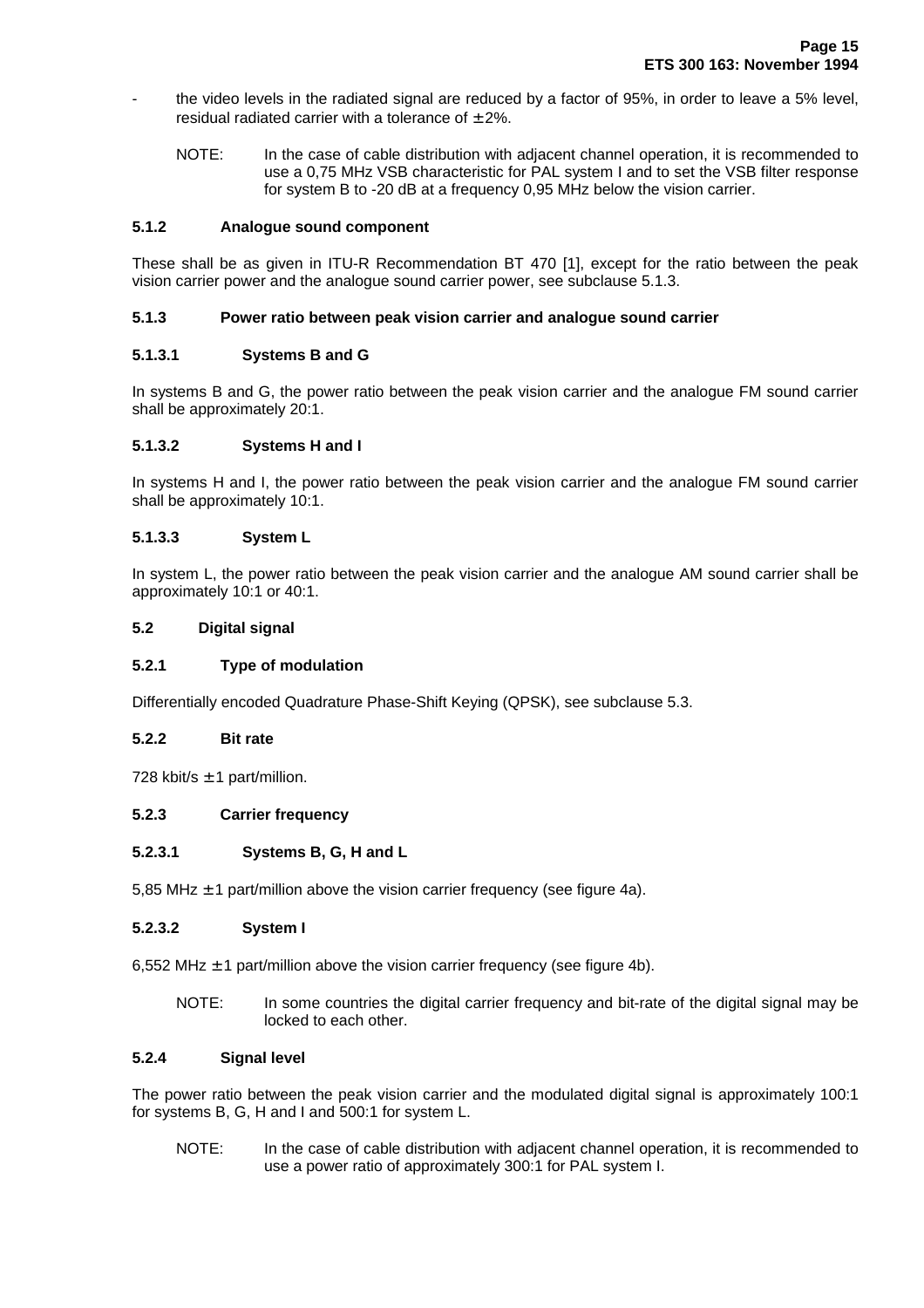#### **Page 16 ETS 300 163: November 1994**

#### **5.2.5 Spectrum shaping**

Impulses at the symbol rate of 364 kHz are filtered by a low-pass filter with the amplitude-frequency response H(f) (see subclauses 5.2.5.1 and 5.2.5.2), before quadrature modulation (see the notional block diagram of figure 6). The filter has constant group delay.

#### **5.2.5.1 Spectrum shaping in systems B, G, H and L**

$$
H(f) = \begin{cases} 1 & \text{for} & f < \frac{1-k}{2t_s} \\ \cos\left[\frac{\pi t_s}{2k} \left(f - \frac{1-k}{2t_s}\right)\right] & \text{for } \frac{1-k}{2t_s} \le f \le \frac{1+k}{2t_s} \\ 0 & \text{for} & f > \frac{1+k}{2t_s} \end{cases}
$$
  
where:  $k = 0,4$  and  $t_s = \frac{1}{364}$  ms

Use of the same filter in the receiver gives an overall response, H(f)<sup>2</sup>, of 40% cosine roll-off (see figures 5 a) and b)).

#### **5.2.5.2 Spectrum shaping in system I**

$$
H(f) = \begin{cases} \cos \frac{\pi t_s f}{2} & \text{for } f \le \frac{1}{t_s} \\ 0 & \text{for } f > \frac{1}{t_s} \end{cases}
$$
\n
$$
\text{where: } t_s = \frac{1}{364} \text{ ms}
$$

Use of the same filter in the receiver gives an overall response,  $H(f)^2$ , of 100% cosine roll-off (see figures 5 c) and d)).

#### **5.2.6 Transmitted spectrum and differential group delay time for systems B, G, H and L**

For systems B, G, H and L, the spectrum of the transmitted digital sound signal should be nominally within ± 2 dB relative to the ideal response for frequencies in the range 5,85 MHz ± 250 kHz relative to the vision carrier.

The differential group delay time for frequencies in the range  $5,85$  MHz  $\pm$  250 kHz should be nominally within  $\pm$  100 ns.

#### **5.3 Specification of the digitally-modulated carrier**

#### **5.3.1 Type of modulation**

l

The modulation system is differentially-encoded QPSK **8)**, i.e. four state phase modulation in which each change of carrier phase state conveys two data bits.

**<sup>8)</sup>** This type of modulation is also known as 4 phase Differentially encoded Phase Shift Keying (DPSK).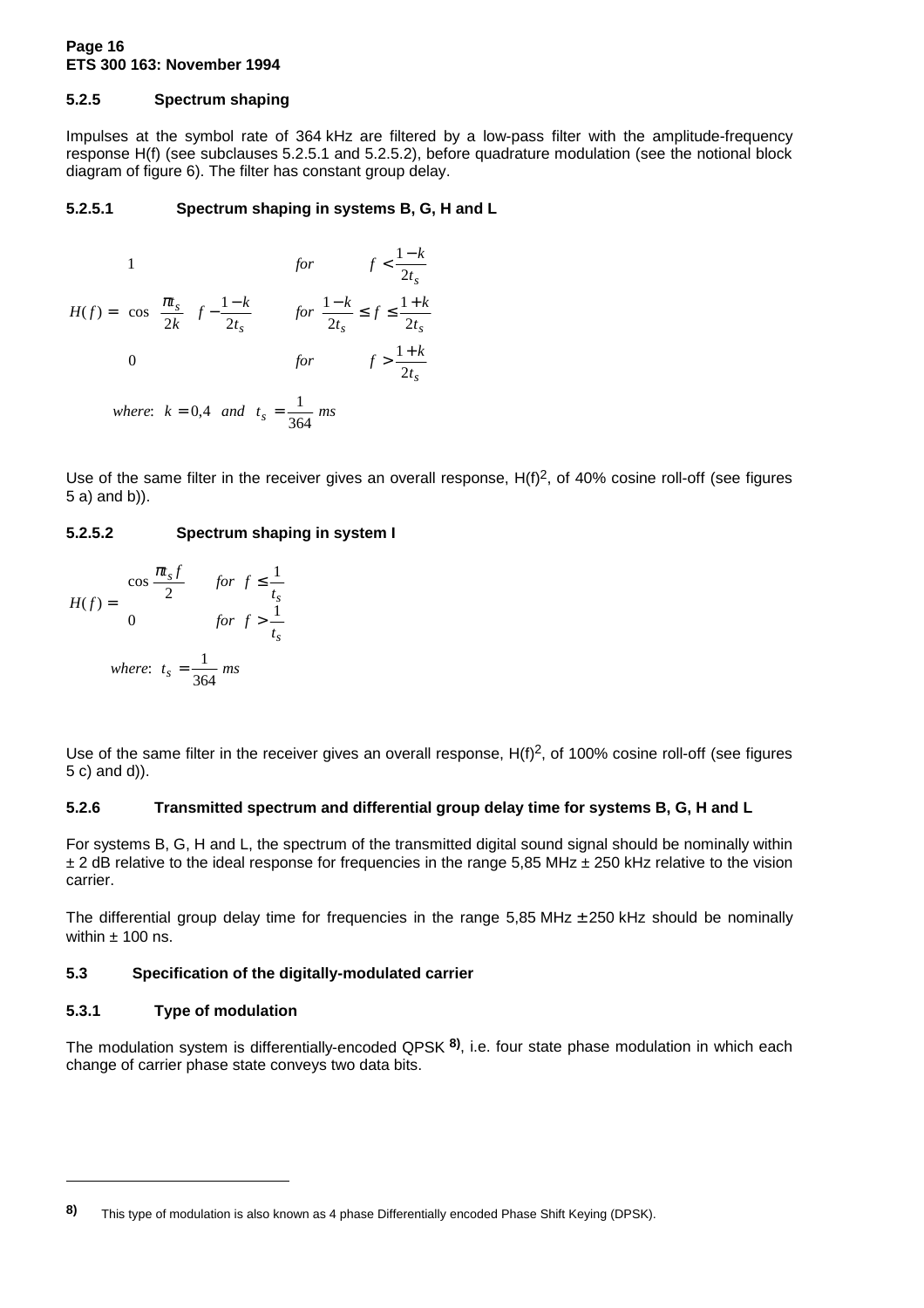#### **5.3.2 Differential encoding**

The input data stream at the modulator is differentially encoded by the following processes (see figure 6):

#### **a) Serial to two-bit parallel conversion**

The input data stream is formed into bit pairs  $(A_n, B_n)$  by a serial to two bit parallel converter.

#### **b) Coding of transmitted phase changes**

The amounts of the changes of carrier phase which correspond to the four possible values of the input bit-pairs  $(A_n, B_n)$  are:

|   | Input bit-pair            | Amount by which the          |
|---|---------------------------|------------------------------|
|   | $\mathbf{B}_{\mathbf{n}}$ | carrier changes phase        |
| O |                           | $0^{\circ}$ (i.e. no change) |
| O |                           | - 90°                        |
| 1 |                           | $-270^{\circ}$               |
| 1 |                           | - 180°                       |

where, as indicated in figure 6,  $A_n$  is the input bit at some arbitrary time, and  $B_n$  is the input bit one bit-rate clock period later.

Thus, the carrier phase can dwell in one of four rest states, spaced 90° apart, as illustrated in figure 7 a). An input bit-pair shall shift the carrier phase into a different rest state by the amount of phase-change assigned to that particular value of bit pair. The transmitted phase changes and subsequent carrier rest states for the input bit pair sequence 00, 10, 11, and 01 are illustrated in figure 7 b).

In the receiver the transmitted data-stream shall be unambiguously recovered by determining the phasechanges between one bit-pair and the next.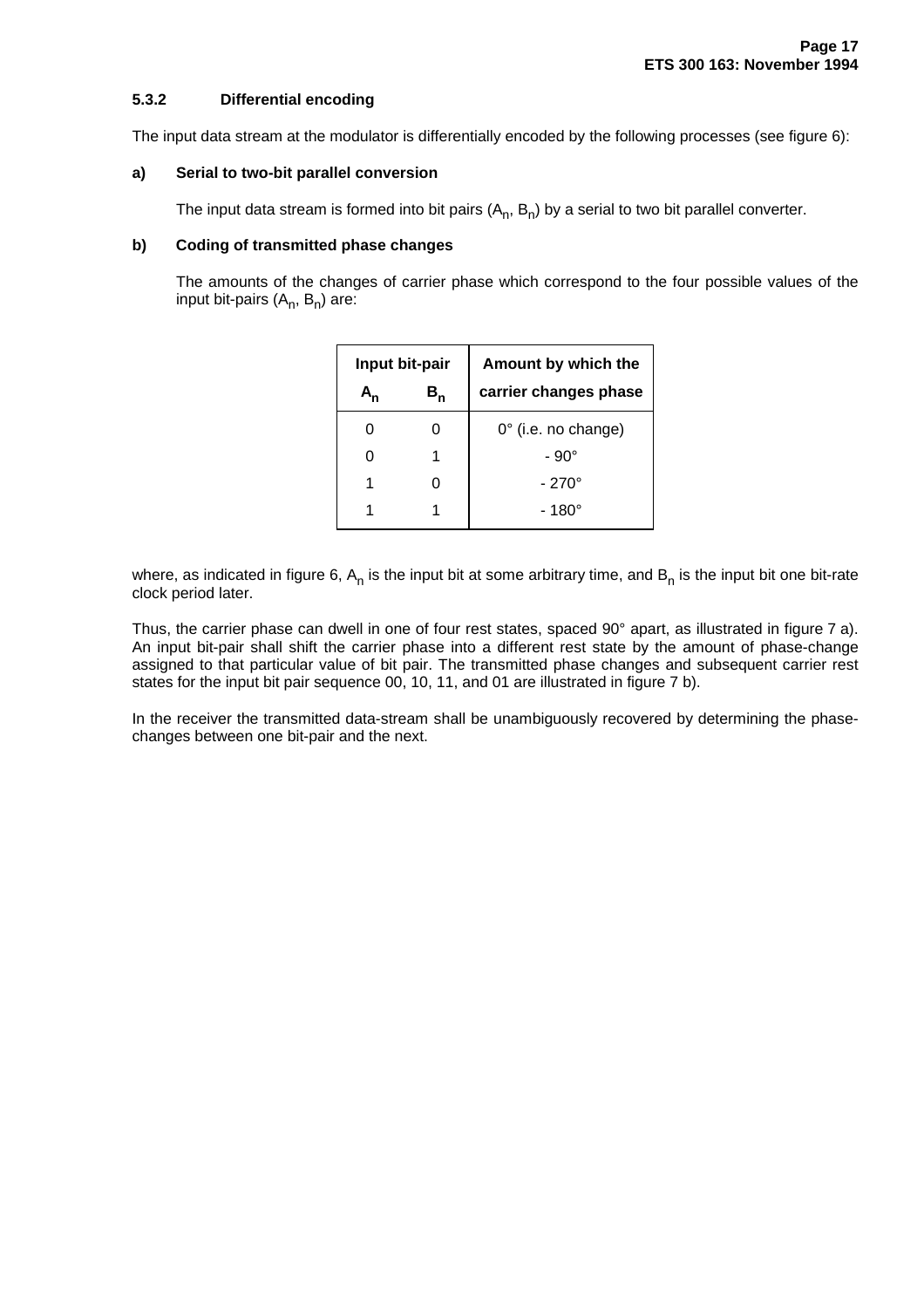**ETS 300 163: November 1994 Page 18**



Figure 1 a): Structure of a 728-bit frame containing a stereo sound signal (before interleaving)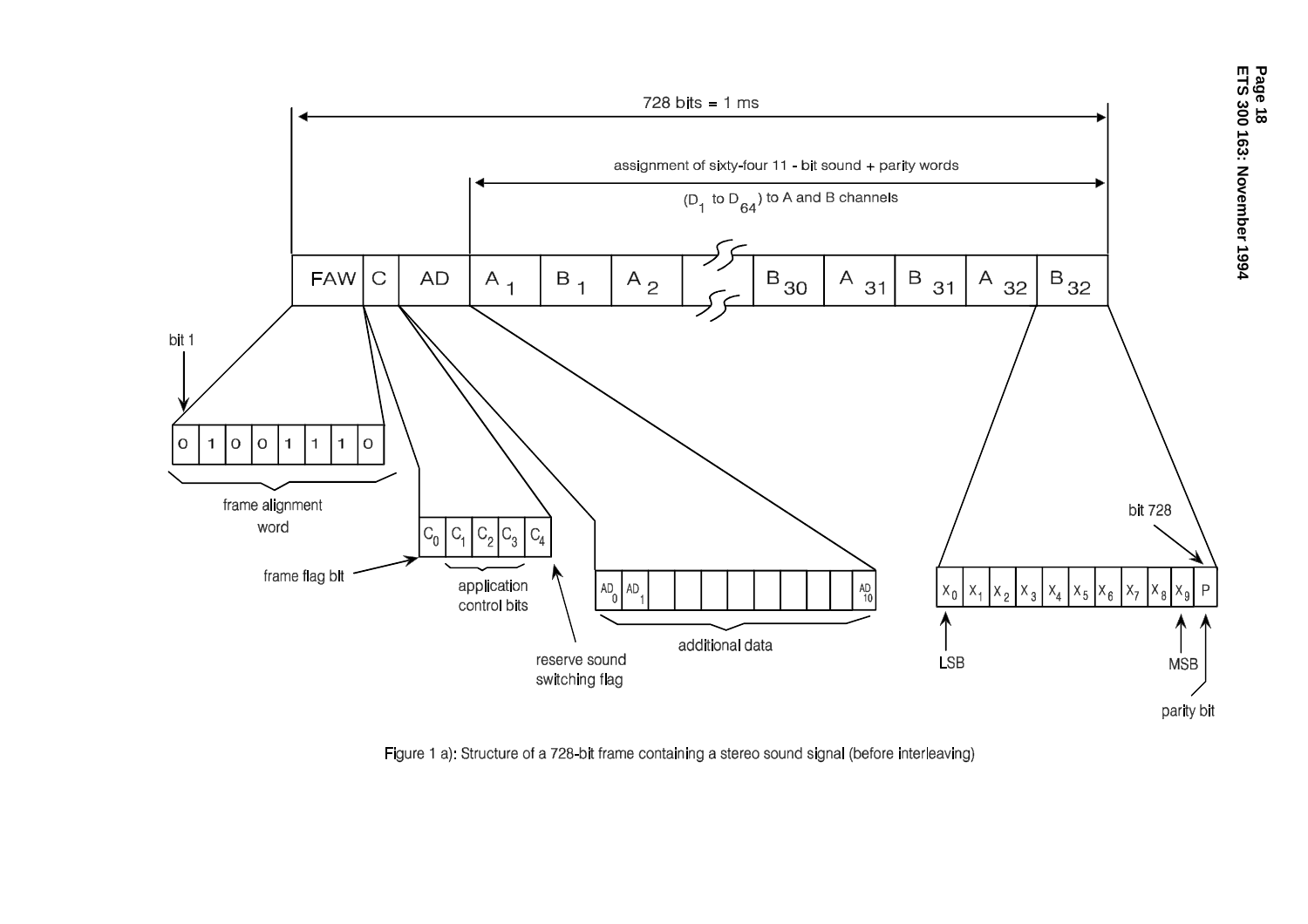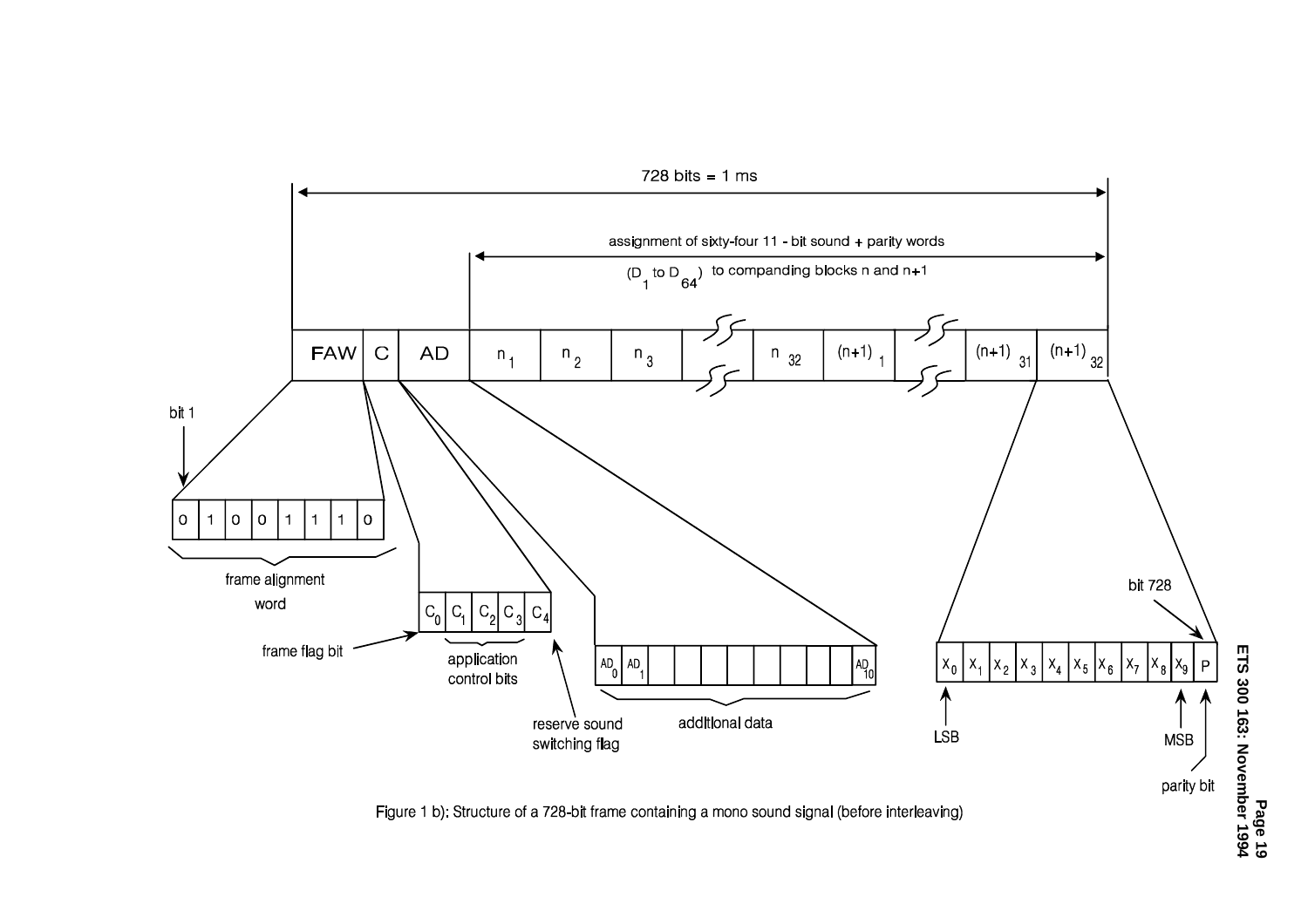exclusive- or (XOR) data scrambled data Inhibit (during FAW) Initialisation word exclusive- or (XOR)

Figure 2: Pseudo - random sequence generator for energy dispersal scrambling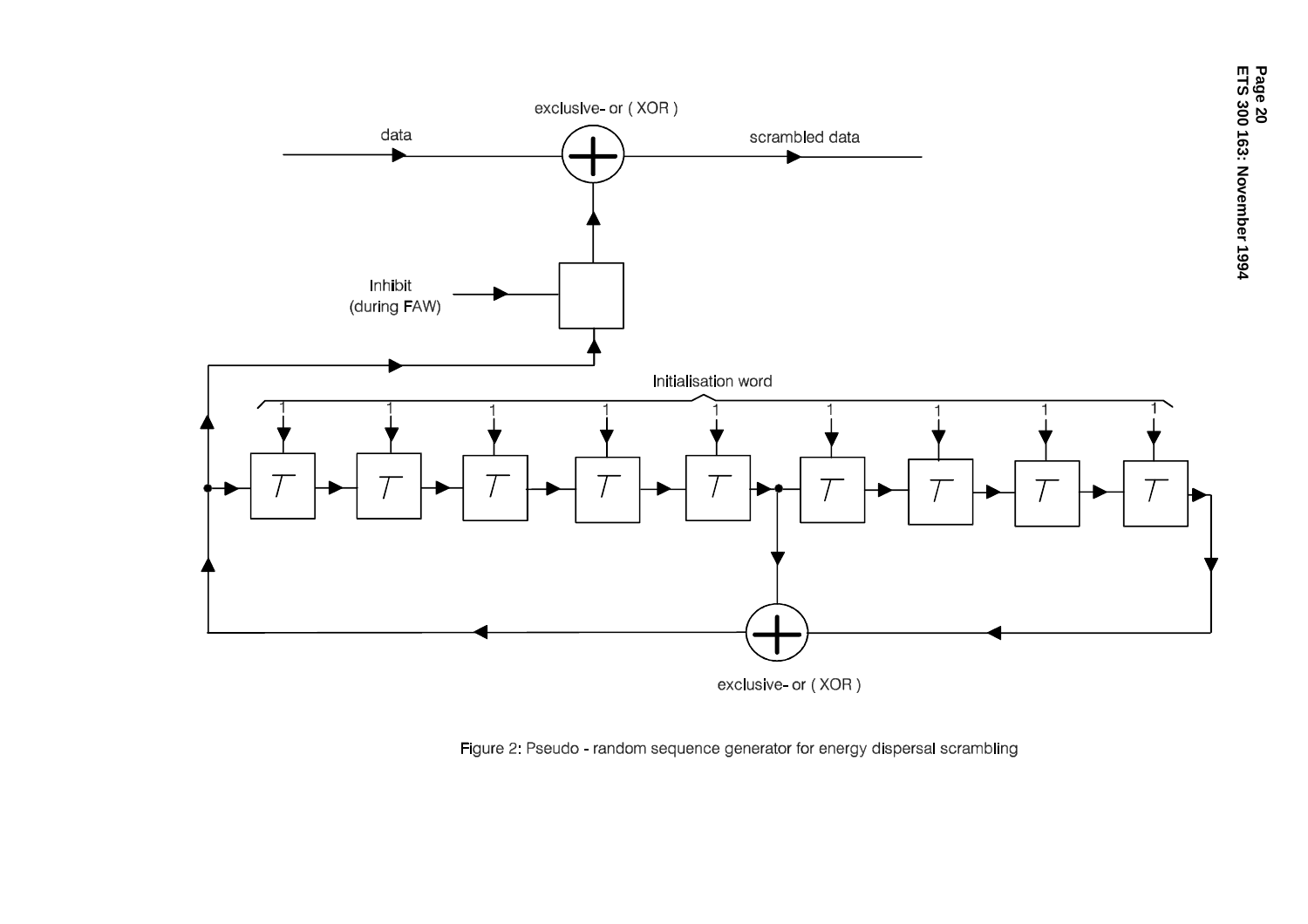**Page 21 ETS 300 163: November 1994**

| <b>MSB</b>     |             |                          |                |                           |                    |                           |                    | <b>LSB</b>              |                    |                         |                      | $R_{2}$                   | Scale factor<br>$\mathsf{R}_1$ | $R_0$ | Coding<br>range | Protection<br>range |             |                |                |
|----------------|-------------|--------------------------|----------------|---------------------------|--------------------|---------------------------|--------------------|-------------------------|--------------------|-------------------------|----------------------|---------------------------|--------------------------------|-------|-----------------|---------------------|-------------|----------------|----------------|
| $\mathbf 0$    | 1           | $\blacksquare$           | 1              | $\blacksquare$            | 1                  | 1                         | 1                  | 1                       | 1                  | 1                       | 1                    | $\mathbf{1}$              | 1                              |       |                 |                     |             |                |                |
|                | t           |                          | t              |                           |                    | I                         | t                  | t                       |                    | t                       | $\ddot{\phantom{a}}$ | $\ddot{\cdot}$            | $\blacksquare$                 |       | 1               | 1                   | 1           | 1              | 1              |
| 0              |             | $\bf{0}$                 | $\overline{0}$ | $\overline{0}$            | $\mathbf 0$        | 0                         | $\bf{0}$           | 0                       | 0                  | $\mathbf 0$             | 0                    | $\mathbf 0$               | 0                              |       |                 |                     |             |                |                |
| $\mathbf 0$    | 0           | 1                        | $\mathsf{X}$   | $\mathsf{\overline{X}}$   | X                  | $\pmb{\chi}$              | X                  | $\mathsf{X}% _{0}$      | $\pmb{\mathsf{X}}$ | $\pmb{\mathsf{X}}$      | $\pmb{\mathsf{X}}$   | $\pmb{\chi}$              | $\pmb{\mathsf{X}}$             |       | 1               | 1                   | 0           | 2              | $\overline{c}$ |
| $\mathbf 0$    | 0           | $\bf{0}$                 | $\mathbf{1}$   | $\boldsymbol{\mathsf{X}}$ | $\pmb{\mathsf{X}}$ | $\boldsymbol{\mathsf{x}}$ | $\pmb{\mathsf{X}}$ | $\mathsf{x}$            | $\pmb{\mathsf{X}}$ | $\pmb{\mathsf{X}}$      | $\mathsf{x}$         | $\boldsymbol{\mathsf{x}}$ | $\pmb{\mathsf{X}}$             |       | 1               | $\mathbf 0$         |             | 3              | 3              |
| 0              | 0           | $\bf{0}$                 | $\pmb{0}$      | $\mathbf{1}$              | $\pmb{\mathsf{X}}$ | $\pmb{\chi}$              | $\pmb{\mathsf{X}}$ | $\mathsf{X}% _{0}$      | $\pmb{\mathsf{X}}$ | $\pmb{\mathsf{X}}$      | $\pmb{\mathsf{X}}$   | $\pmb{\mathsf{X}}$        | $\pmb{\mathsf{X}}$             |       | 0               | 1                   | 1           | 4              | 4              |
| $\overline{0}$ | 0           | $\bf{0}$                 | 0              | 0                         | 1                  | $\mathsf{x}$              | $\pmb{\mathsf{X}}$ | $\pmb{\mathsf{X}}$      | $\pmb{\mathsf{X}}$ | $\pmb{\mathsf{X}}$      | $\pmb{\mathsf{X}}$   | $\pmb{\chi}$              | $\pmb{\mathsf{X}}$             |       | 1               | $\mathbf 0$         | 0           |                | 5              |
| 0              | 0           | $\bf{0}$                 | 0              | $\mathbf 0$               | $\bf{0}$           | $\mathbf{1}$              | $\pmb{\mathsf{X}}$ | $\mathsf{x}$            | $\pmb{\mathsf{X}}$ | $\pmb{\mathsf{X}}$      | $\pmb{\mathsf{X}}$   | $\pmb{\mathsf{X}}$        | $\boldsymbol{\mathsf{x}}$      |       | $\mathbf{0}$    | 1                   | $\mathbf 0$ |                | 6              |
| 0              | 0           | $\bf{0}$                 | 0              | $\mathbf 0$               | $\bf{0}$           | $\bf{0}$                  | 1                  | $\mathsf{X}$            | $\mathsf{X}$       | $\mathsf{x}$            | $\pmb{\mathsf{X}}$   | $\pmb{\mathsf{X}}$        | $\mathsf{X}$                   |       |                 |                     |             |                |                |
| $\mathbf 0$    | 0           | $\bf{0}$                 | $\mathbf 0$    | $\mathbf 0$               | $\bf{0}$           | 0                         | $\bf{0}$           | 1                       | 1                  | $\overline{\mathbf{1}}$ | 1                    | $\mathbf{1}$              | 1                              |       |                 |                     |             |                |                |
| $\mathbf 0$    | $\bf{0}$    | $\bf{0}$                 | $\mathbf 0$    | $\mathbf 0$               | $\bf{0}$           | $\mathbf 0$               | $\pmb{\mathsf{X}}$ | $\overline{\mathsf{x}}$ | $\mathsf{X}$       | $\pmb{\mathsf{X}}$      | $\mathsf{X}$         | $\pmb{\mathsf{X}}$        | $\boldsymbol{\mathsf{X}}$      |       | $\mathbf 0$     | $\mathbf 0$         | 1           |                |                |
| 0              | $\bf{0}$    | $\bf{0}$                 | $\mathbf 0$    | $\mathbf 0$               | $\bf{0}$           | 0                         | $\bf{0}$           | 0                       | 0                  | 0                       | $\mathbf 0$          | $\mathbf 0$               | 0                              |       |                 |                     |             |                |                |
| ۴              | 1           | 1                        | 1              | 1                         | 1                  | $\overline{1}$            | 1                  | $\blacksquare$          | 1                  | 1                       | 1                    | $\mathbf{1}$              |                                |       |                 | or                  |             | 5              | 7              |
|                | 1           | $\mathbf{1}$             | $\mathbf{1}$   | 1                         | 1                  | 1                         | $\mathsf{X}$       | $\pmb{\mathsf{X}}$      | $\mathsf{X}$       | $\mathsf{x}$            | $\mathsf{X}$         | $\boldsymbol{\mathsf{x}}$ | $\boldsymbol{\mathsf{X}}$      |       | $\mathbf 0$     | $\mathbf 0$         | $\mathbf 0$ |                |                |
|                | 1           | $\overline{\phantom{a}}$ | 1              | $\mathbf{1}$              | 1                  | 1                         | 1                  | 0                       | 0                  | 0                       | 0                    | 0                         | 0                              |       |                 |                     |             |                |                |
|                | 1           | $\mathbf{1}$             | $\mathbf{1}$   | $\mathbf{1}$              | 1                  | $\blacksquare$            | $\bf{0}$           | $\overline{\mathsf{x}}$ | $\pmb{\mathsf{X}}$ | $\bar{\mathsf{X}}$      | $\pmb{\mathsf{X}}$   | $\bar{\mathbf{X}}$        | $\pmb{\mathsf{X}}$             |       |                 |                     |             |                |                |
|                | 1           | 1                        | 1              | $\mathbf{1}$              | 1                  | 0                         | $\pmb{\mathsf{X}}$ | $\pmb{\mathsf{X}}$      | $\pmb{\mathsf{X}}$ | $\pmb{\mathsf{X}}$      | $\pmb{\mathsf{X}}$   | $\pmb{\chi}$              | $\mathsf{x}$                   |       | $\mathbf 0$     | 1                   | $\bf{0}$    |                | 6              |
|                | 1           | 1                        | $\mathbf{1}$   | $\mathbf{1}$              | $\bf{0}$           | $\pmb{\chi}$              | $\mathsf{X}$       | $\overline{\mathsf{x}}$ | $\pmb{\mathsf{X}}$ | $\pmb{\mathsf{X}}$      | $\pmb{\mathsf{X}}$   | $\pmb{\chi}$              | $\pmb{\mathsf{X}}$             |       | 1               | $\mathbf 0$         | $\bf{0}$    |                | 5              |
|                | 1           | 1                        | 1              | $\mathbf 0$               | $\pmb{\mathsf{X}}$ | $\pmb{\mathsf{X}}$        | $\pmb{\mathsf{X}}$ | $\pmb{\mathsf{X}}$      | $\pmb{\mathsf{X}}$ | $\pmb{\mathsf{X}}$      | $\pmb{\mathsf{X}}$   | $\pmb{\mathsf{X}}$        | $\pmb{\mathsf{X}}$             |       | 0               | 1                   | 1           | 4              | 4              |
|                | 1           | $\mathbf{1}$             | $\bf{0}$       | $\pmb{\mathsf{X}}$        | X                  | $\pmb{\mathsf{X}}$        | $\pmb{\mathsf{X}}$ | $\pmb{\mathsf{X}}$      | $\mathsf{X}$       | $\pmb{\mathsf{X}}$      | Χ                    | $\pmb{\mathsf{X}}$        | $\pmb{\mathsf{X}}$             |       | 1               | $\mathbf 0$         | 1           | 3              | 3              |
|                | 1           | $\bf{0}$                 | $\mathsf{X}$   | $\mathsf{\chi}$           | $\mathsf{X}$       | $\pmb{\chi}$              | $\pmb{\mathsf{X}}$ | $\bar{\mathbf{X}}$      | $\pmb{\mathsf{X}}$ | $\pmb{\mathsf{X}}$      | $\pmb{\mathsf{X}}$   | $\bar{\mathbf{X}}$        | $\pmb{\mathsf{X}}$             |       | 1               | 1                   | $\mathbf 0$ | $\overline{2}$ | $\overline{2}$ |
|                | $\bf{0}$    | 1                        | $\blacksquare$ | $\blacksquare$            | 1                  | $\mathbf{1}$              | 1                  | 1                       | 1                  | 1                       | 1                    | 1                         | 1                              |       |                 |                     |             |                |                |
|                | ı           |                          | t              |                           |                    | ı                         |                    | Ì                       |                    | t                       | t                    | t                         |                                |       | 1               | 1                   | 1           | 1              | 1              |
|                | $\mathbf 0$ | $\bf{0}$                 | $\mathbf 0$    | $\mathbf 0$               | $\mathbf 0$        | 0                         | 0                  | 0                       | 0                  | 0                       | 0                    | 0                         | 0                              |       |                 |                     |             |                |                |

 $x = logic '1' or '0'$ 

**Bits used for companded code** 

**Figure 3: Coding of companded sound signals**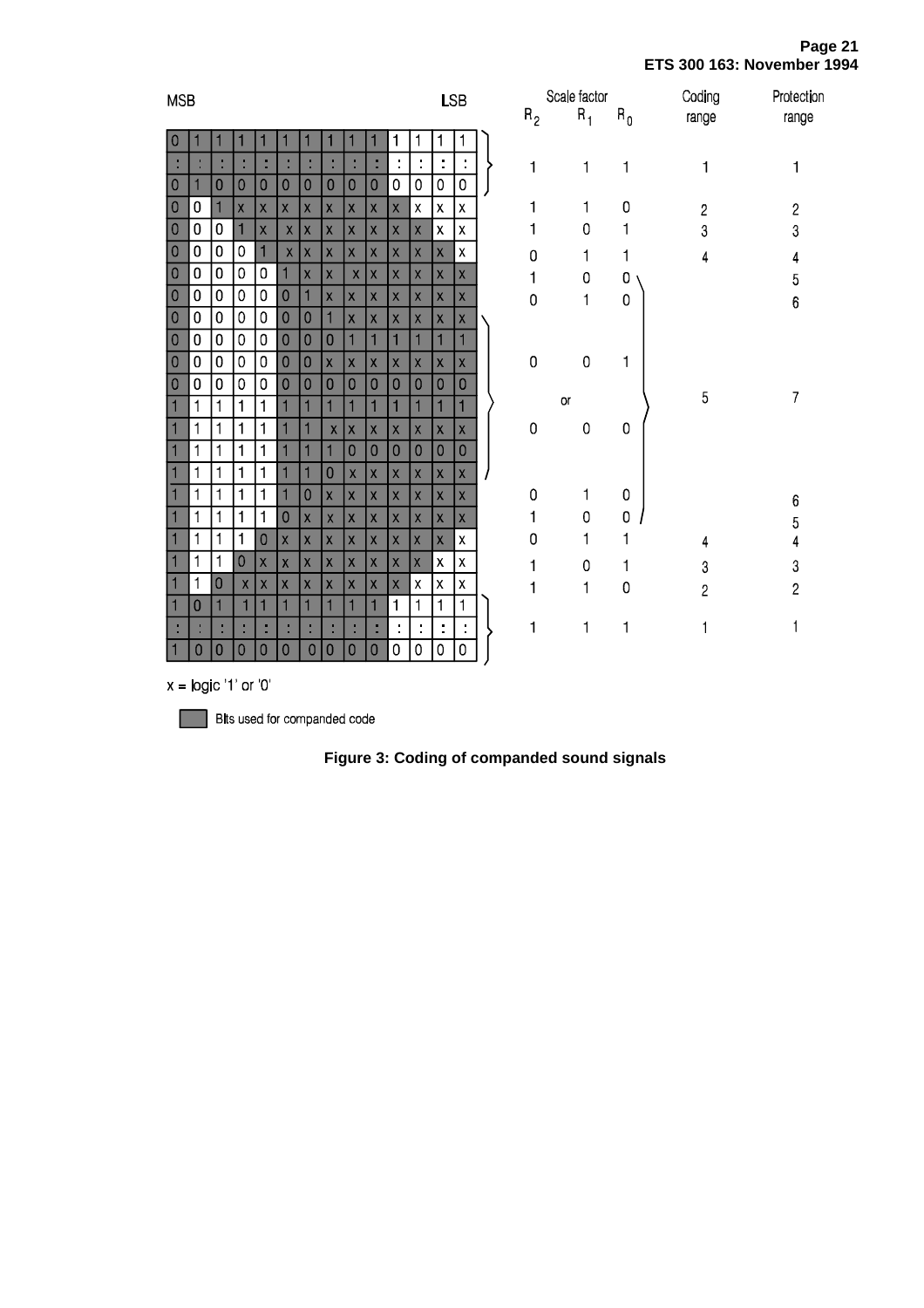

(a) Systems B, G, H and L



(b) System I

NOTE: Vertical axis not to scale.

**Figure 4: The frequency band occupied by the digital sound signal in relation to the picture and primary (analogue FM or AM) sound signal components of the transmitted signal**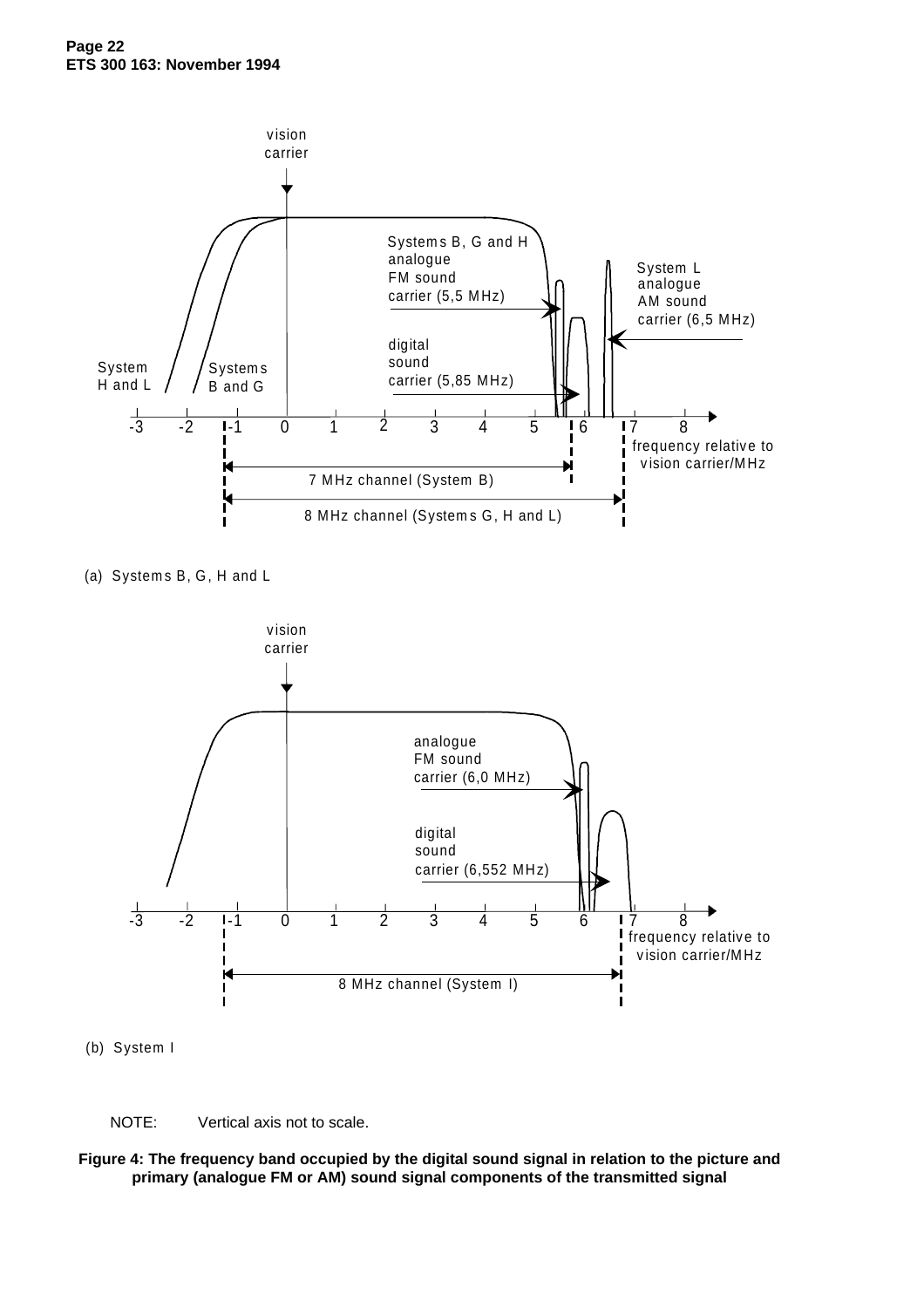

**system I**

**system I**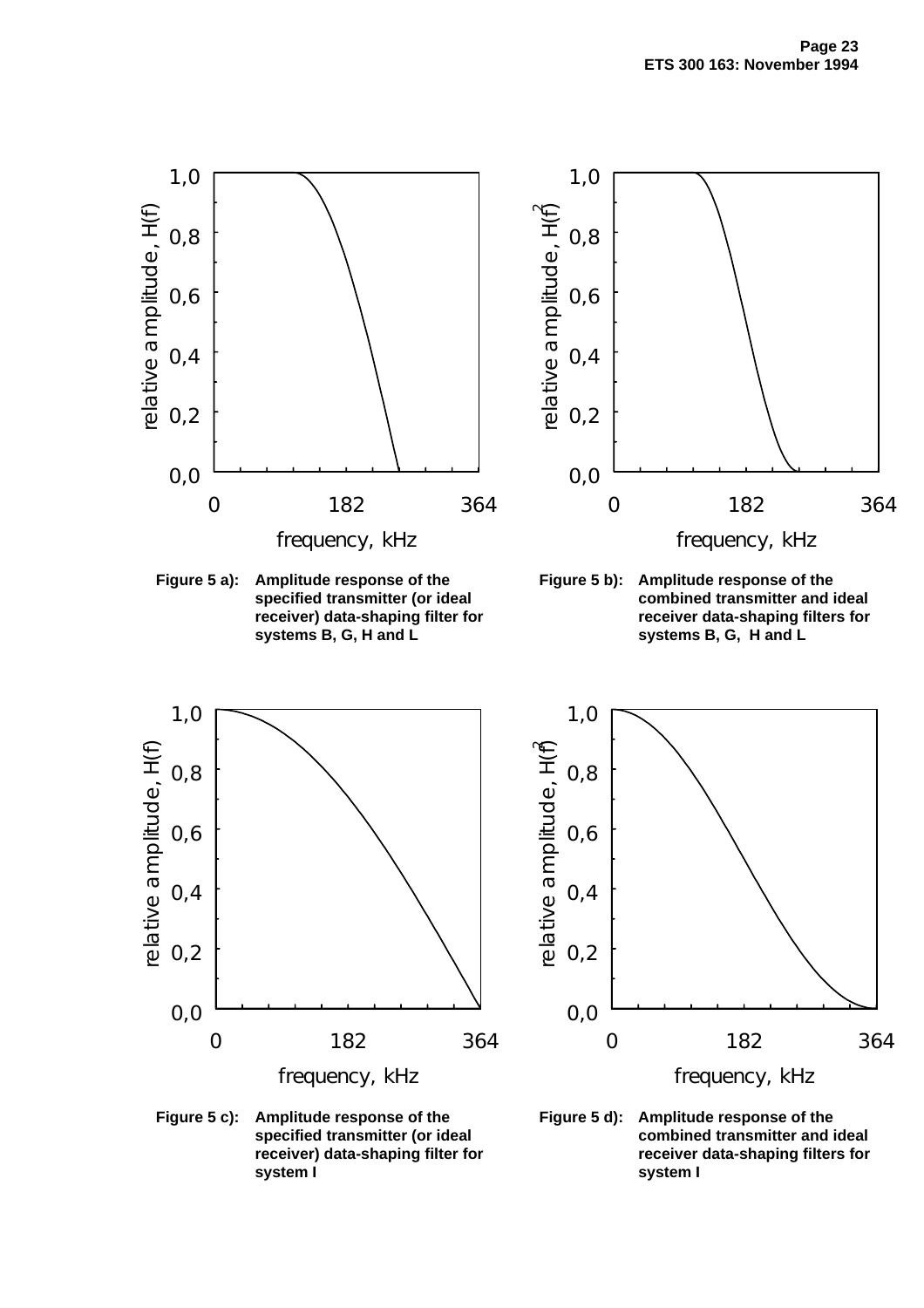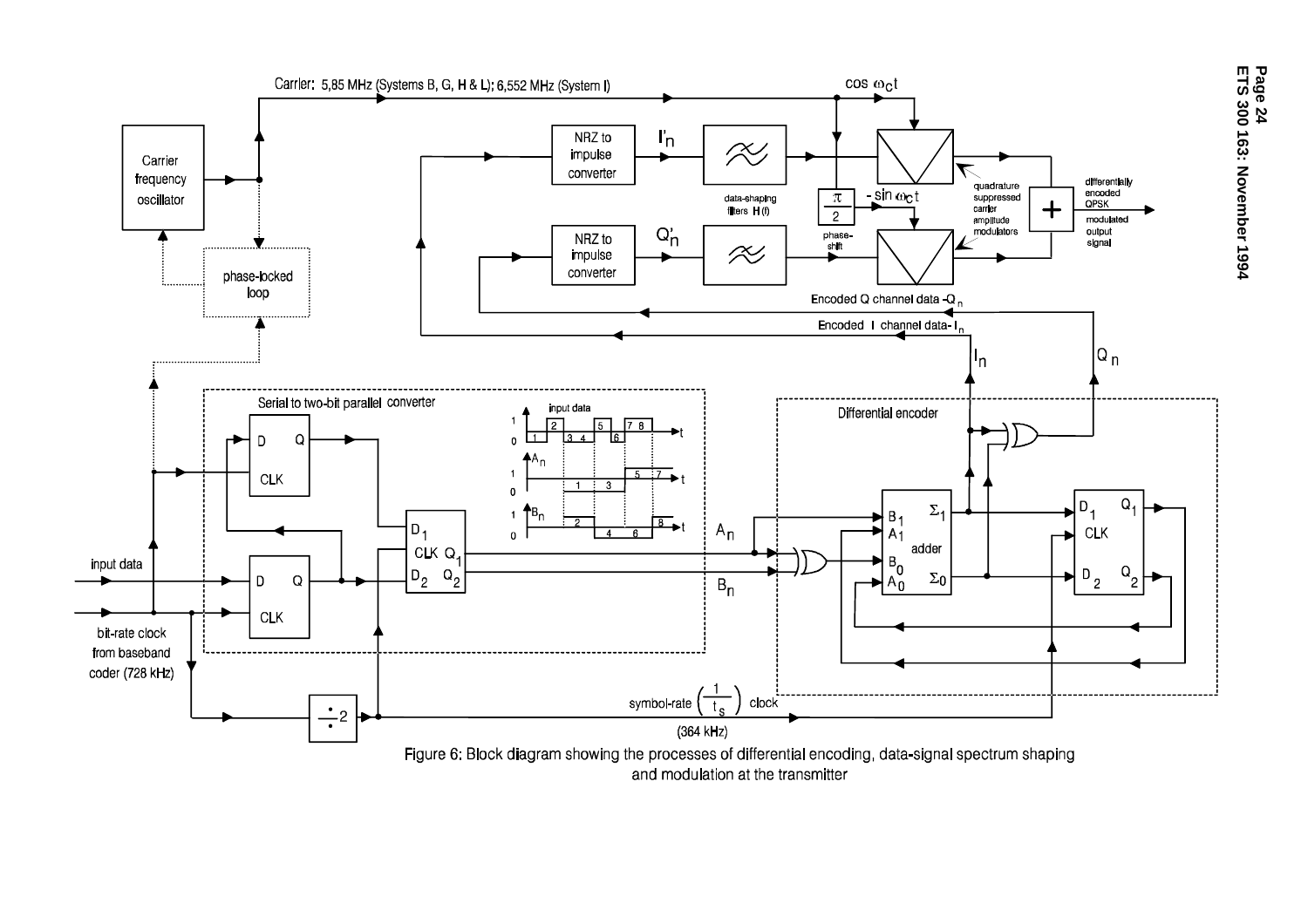

**Figure 7 a): Rest states of carrier phase 90° apart**



**Figure 7 b): The transmitted phase-changes and rest states of carrier phase for the input bit-pair sequence 00, 10, 11, 01, assuming the carrier to be initially in rest state 1**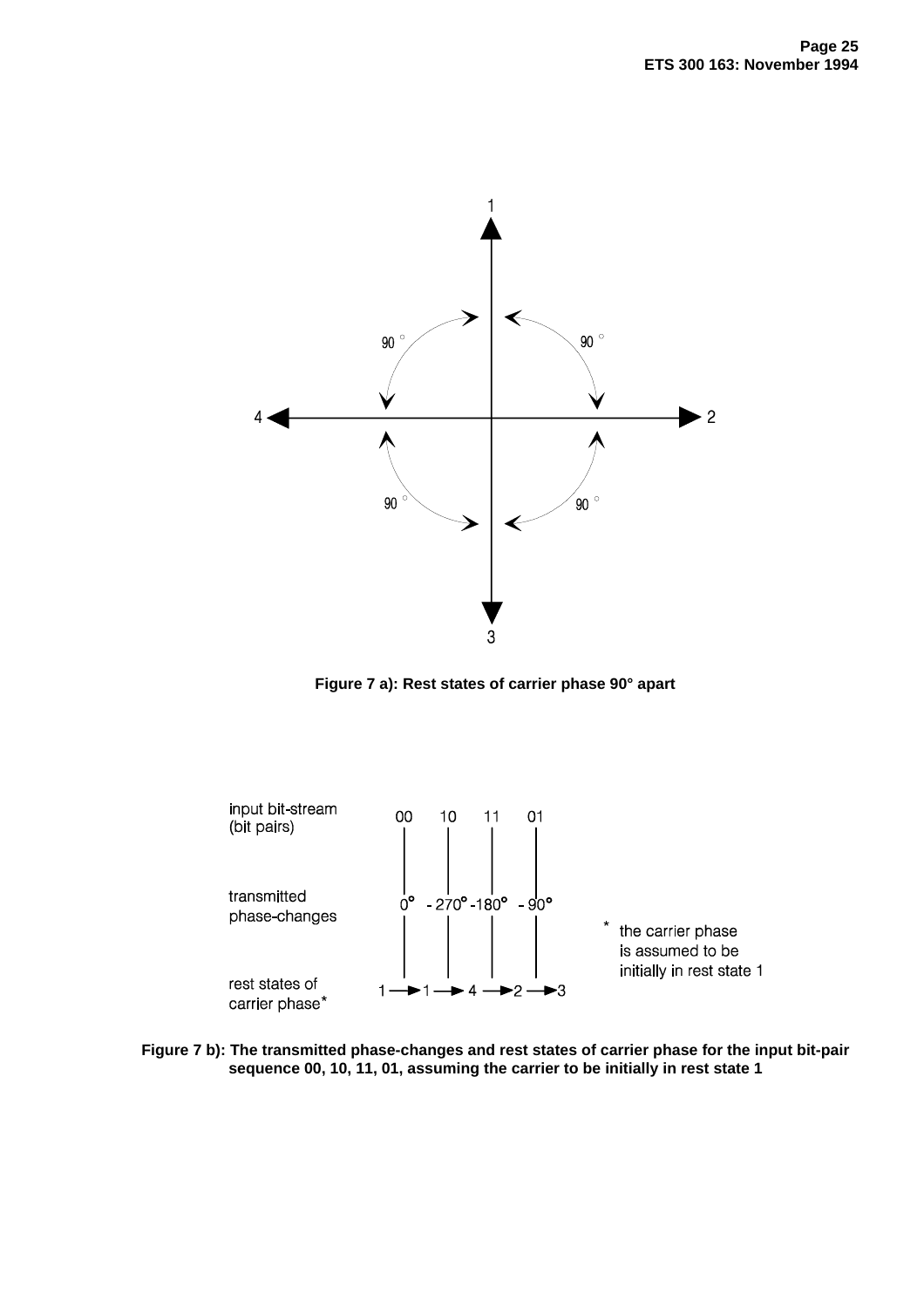## **Annex A (informative): Bibliography**

- 1) CCIR Recommendation 645-1: "Test signals to be used on international soundprogramme connections, Recommendations of the CCIR, 1990, Volume XII", Pages 161 - 163.
- 2) CCIR Recommendation 574-3: "Use of the Decibel and the Neper in Telecommunications, Recommendations of the CCIR, 1990, Volume XIII", Pages 97 - 107.